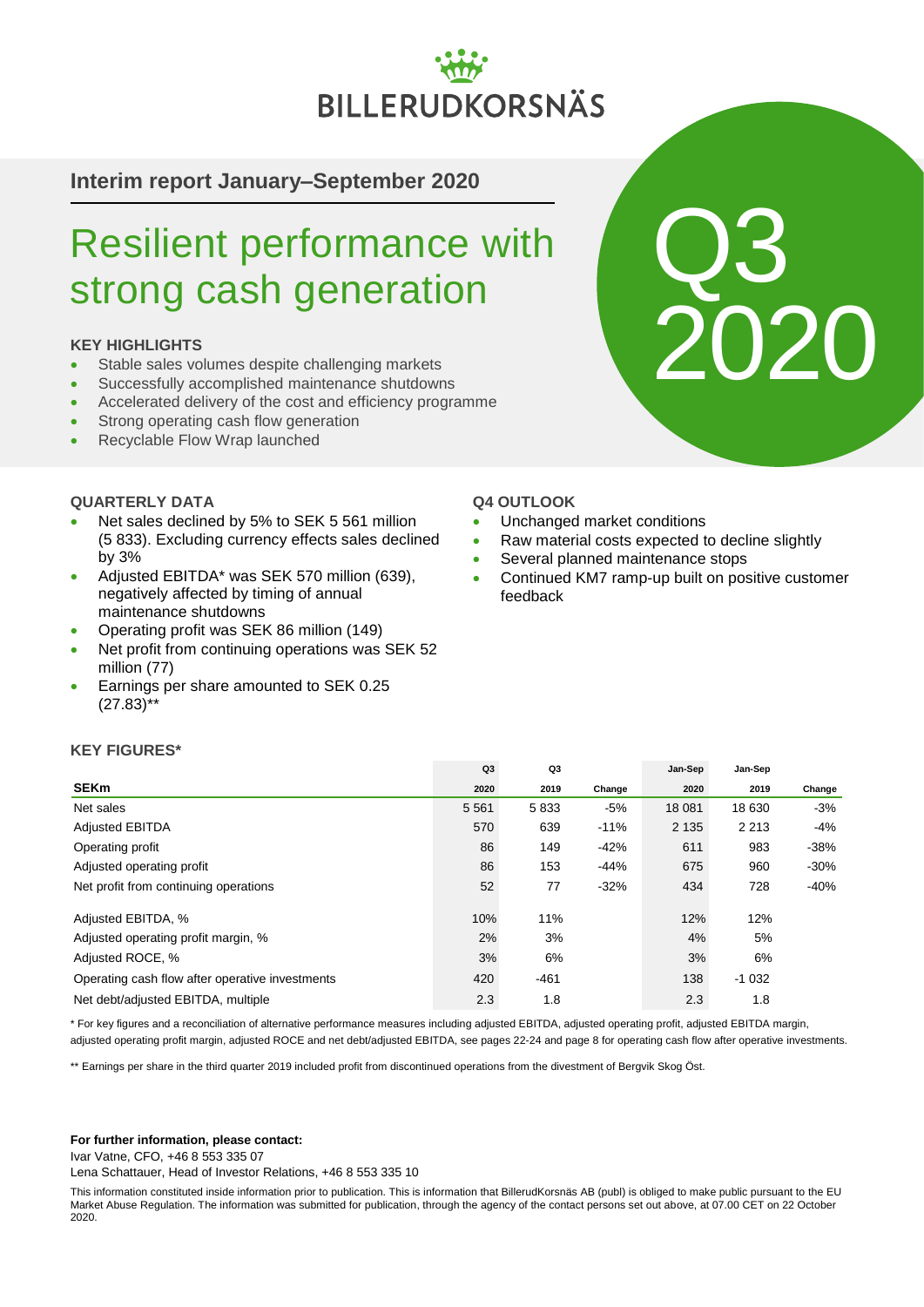# **BILLERUDKORSNÄS**



SEK 5 561 million Net sales

SEK 570 million Adjusted EBITDA

10% Adjusted EBITDA margin

# COMMENTS BY THE CEO

The third quarter was impacted by annual maintenance shutdowns at our mills in Karlsborg, Gävle and Gruvön. These shutdowns were planned for the first half of the year but were rescheduled due to the Covid-19 outbreak. Considering the ongoing pandemic, carrying out these large shutdowns was a challenging task. I am happy to say that they were successfully accomplished as planned and this without compromising the safety of our employees and contractors.

The market continued to be challenging. Mix effects combined with further softening of the market prices, inventory adjustments and slow demand impacted sales and margins negatively. The quarterly result was also heavily affected by maintenance costs. On a positive note, lower raw material costs and further improved performance of our new board machine (KM7) at Gruvön and very strong delivery of our cost- and efficiency programme helped to defend our financial result.

Market conditions were largely unchanged compared with the second quarter. While facing a challenging market situation, we continue to focus our efforts on our three core priority areas; the ramp-up of our new board machine at Gruvön (KM7), ensuring a safe and stable production, and delivering on our cost and efficiency programme.

During the maintenance shutdown at Gruvön certain modifications were made on KM7, these will enable us to move into a new phase of the ramp-up. We have now started to deliver coated material to customers and received very positive feedback. The focus for KM7 is now on the commercial development, finding new homes for incremental volumes and stepwise improving the product mix. In addition to the ongoing required certification process for liquid board, we will expand our premiumquality cartonboard business. KM7 is expected to reach break-even EBITDA during 2021, and will in the coming years deliver a significant profit contribution.

Production in the quarter was affected by the maintenance shutdowns and some related start-up problems in Gävle and Gruvön, which caused a few days of additional unplanned production loss. We also took demand-related downtime on a few of our paper machines. Overall, our continuous efforts to achieve a safe and stable production is making progress and is expected to be further strengthened by the new organization with all mills operating under one leadership.

We continue to make great progress on our cost and efficiency programme, which generated structural savings of SEK 95 million in the quarter. We raise the target for the programme by SEK 50 million to a run-rate positive impact of SEK 650 million by the end of 2021. For 2020 we expect structural savings of SEK 300 million.

The corona crisis is far from over, uncertainty remains and visibility going forward continues to be limited. We don't foresee a fast recovery for the fourth quarter and expect unchanged market conditions. Raw material costs are expected to decline slightly.

Sustainability is a key factor to consider for all businesses and climate change is probably the major issue of our time. Here BillerudKorsnäs has an important role to play. A recent study shows that the net  $CO<sub>2</sub>$  emissions into the atmosphere as a consequence of our activities are negative, i.e. we take up more  $CO<sub>2</sub>$  than we discharge. Our products make it possible to replace packaging products based on fossil plastics, aluminium and glass. Our recently launched recyclable product Flow-Wrap is the latest in a series of BillerudKorsnäs' innovative solutions that make it possible to substitute plastic with paper packaging.

In a few weeks, I will be handing over the baton to Christoph Michalski, who takes over as President and CEO. Christoph is an inspiring leader who has a very relevant background for the challenges that BillerudKorsnäs faces going forward. The Board of Directors and I are convinced that he will bring valuable skills, experience and new ideas to BillerudKorsnäs, and that he is the right person to lead and continue to develop this fantastic company into the future. It has been an honour for me to serve the company as acting CEO for this last year and very inspiring to interact with all our motivated employees, valued customers and suppliers.

*Lennart Holm Acting President and CEO*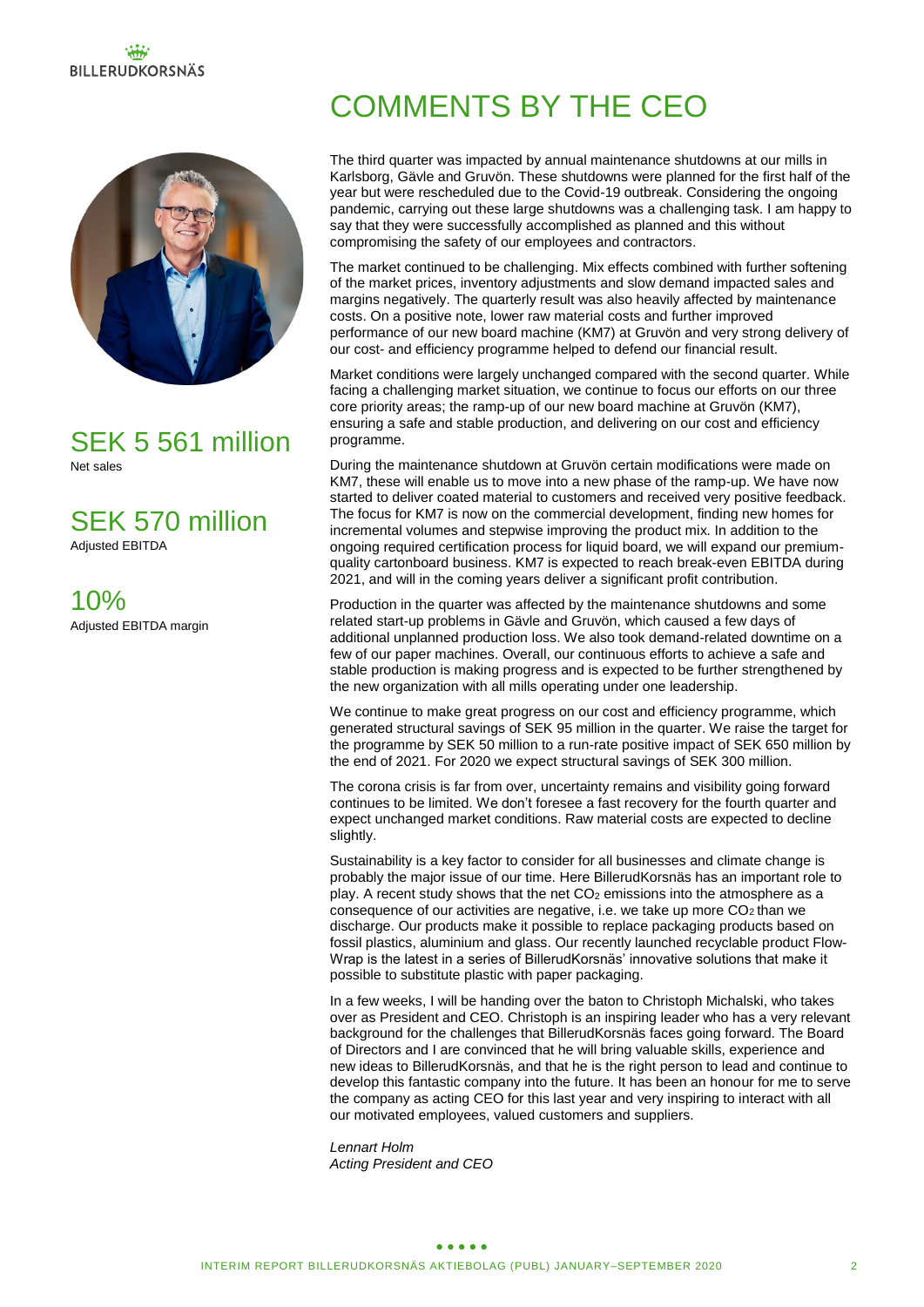#### The EBITDA margin declined, negatively affected by the timing of planned maintenance shutdowns

**Adjusted EBITDA margin** Target level >17%

11 11 <sup>12</sup> <sup>13</sup> 10

Q3 2019 Q4 2019 Q1 2020 Q2 2020 Q3 2020

# The quarter in review

#### **SALES AND RESULTS**

Net sales for the third quarter declined by 5% to SEK 5 561 million (5 833). Excluding currency effects the sales decline was 3%, mainly due to lower prices.

Adjusted EBITDA declined to SEK 570 million (639), negatively impacted by lower sales prices and less favourable mix and higher maintenance costs compared with last year, and positively impacted by lower fibre costs, reduced negative KM7 rampup impact and cost savings.

No costs affecting comparability impacted the results for the third quarter (4).

#### **MARKET DEVELOPMENT AND OUTLOOK**

During the third quarter, market conditions were largely unchanged compared with the second quarter. The demand for some of our products and services continued to be affected by Covid-19, mainly within product area Paper and Managed Packaging. In general, the segments Food & Beverage, Consumer & Luxury Goods and Industry were stable, Medical & Hygiene have worsened.

For the fourth quarter, market conditions are expected to be unchanged. However, uncertainty is high and the market visibility continues to be limited.

#### **EVENTS IN THE QUARTER**

BillerudKorsnäs announced on 17 July that Christoph Michalski has been appointed President and CEO of the company and will assume this position as of 1 November 2020. Christoph Michalski has since 2015 been the CEO and Executive Director of Vinda International Holding Ltd, a leading Asian producer of high quality and innovative tissue and hygiene products, publicly listed on the Hong Kong stock exchange. Before that, he held a series of senior executive positions in the SCA Group. Christoph Michalski also has extensive experience from the fast moving consumer goods sector, as he has held executive positions at both Unilever and at the New Zeeland dairy company Fonterra. Lennart Holm, who has been acting President and CEO of BillerudKorsnäs since November 2019, will remain in the company until the end of 2020.

In August and September annual maintenance were carried out at Karlsborg, Gävle and Gruvön. The total maintenance shutdown costs amounted to SEK 399 million. The higher costs than expected were mainly due to production losses in connection to the maintenance shutdowns at Gävle and Gruvön, and more extensive work than planned on the recovery boiler at Karlsborg.

In September, BillerudKorsnäs launched Recyclable Flow Wrap – an innovative paper-based packaging solution that can be applied for many products in the fast moving consumer goods sector. This solution enables a shift from conventional plastics to paper and is suitable for medium to high barrier requirements such as chocolate bars, confectionary and bakery products. BillerudKorsnäs' Flow Wrap can be installed on existing and new flow wrapping machines. A patent application for BillerudKorsnäs Recyclable Flow Wrap is pending.

The Board of Directors of BillerudKorsnäs decided on 10 September not to submit a proposal for an extra dividend for 2019 against the assessment that the uncertainty remains high and the visibility in the market is still limited. The Board's dividend proposal for the current year will as customary be submitted in the year-end report.

From 1 August, BillerudKorsnäs has introduced a more efficient organization which is based on the business flow and with functional areas Wood supply, Operations and Commercial. As a consequence of the organizational changes, a new reporting structure will be implemented. See page 12 for more information.

BillerudKorsnäs announced on 3 July that it had changed the accounting method for valuing forest land assets and had made a valuation of around 36 000 hectares of forest assets, of which around 18 000 hectares are productive forests. See pages 10 and 20 for more information.

### **EVENTS AFTER THE QUARTER**

There were no significant events after the quarter.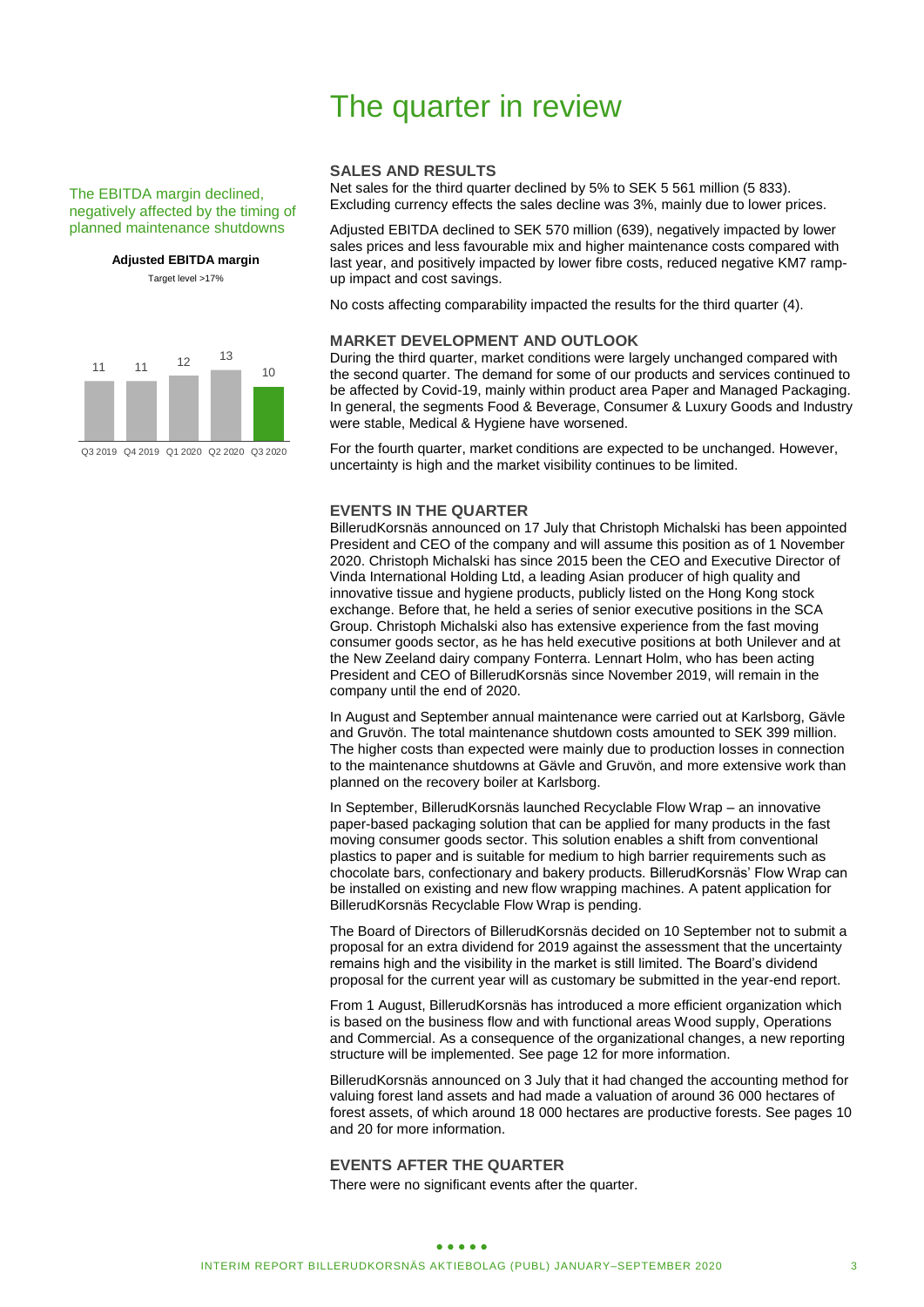# Covid-19 impact

Since the outbreak of Covid-19, BillerudKorsnäs has run its operations without any major disruptions. Precautionary measures have been taken to safeguard the health of individuals, secure deliveries, support customers and develop contingency plans with regard to critical resources. Initially, some outbound logistical challenges were faced, but they have been largely overcome. Currently, the logistic situation is stable with a close to normalized access to overseas transports.

The financial effects of Covid-19 for BillerudKorsnäs are mainly related to lower demand and softening of market prices in some segments, as well as delayed maintenance shutdowns. There has been no increases of credit losses.

#### **IMPACT ON DEMAND**

Covid-19 has impacted the demand for fibre-based products depending on their end markets. Lower demand has been noticeable for products in the industrial segments as well as in consumer segments for food service and fashion carrier bags. Demand for packaging solutions from apparel and footwear retailers has also declined. For consumer segments like food retail and DIY, Covid-19 has had a neutral to positive effect.

#### **POSTPONED MAINTENANCE**

Due to Covid-19, the maintenance shutdowns scheduled in the first half of the year were postponed to the second half of the year. The short notice of rescheduling the maintenance at Gruvön caused a negative effect of around SEK 40 million in the first quarter. It was also assessed to imply an increased negative ramp-up effect of KM7 of SEK 100 million in 2020. The delayed maintenance stops at Gävle, Skärblacka and Pietarsaari resulted in a negative effect of SEK 10 million in the third quarter and is expected to have an additional negative effect of SEK 15 million in the fourth quarter.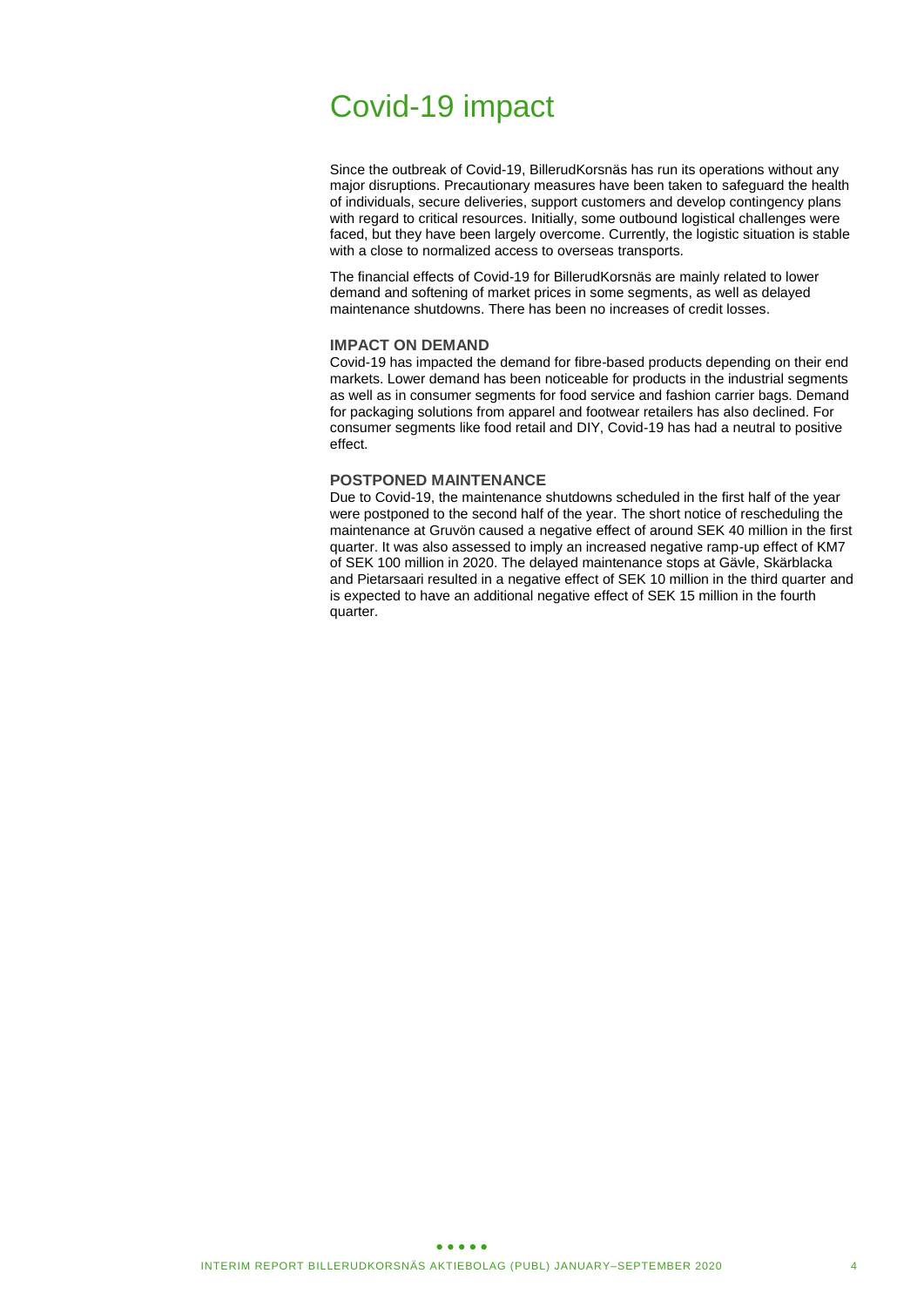# Product area Board

*Sales and margins were impacted by maintenance shutdowns and temporarily affected by inventory adjustments at our customers.* 





#### **About Product area Board**

Product area Board manufactures liquid packaging board, cartonboard as well as fluting and liner. All customers demand high quality and expect materials and services solutions that add value. The mills at Gävle, Gruvön and Frövi/ Rockhammar belong to this product area. At Gruvön, BillerudKorsnäs has made a strategic investment under the Next generation programme in a state-of-the-art board machine. The KM7 board machine has an annual production capacity of 550 000 tonnes.

### **KEY FIGURES**

|                                 | Quarter |           | Jan-Sep | Full year |          |
|---------------------------------|---------|-----------|---------|-----------|----------|
| <b>SEKm</b>                     | Q3-20   | $Q3 - 19$ | 2020    | 2019      | 2019     |
| Net sales                       | 3 1 4 9 | 3 2 7 9   | 10 517  | 10 278    | 13 692   |
| of which liquid packaging board | 1701    | 1762      | 5838    | 5611      | 7583     |
| of which cartonboard            | 393     | 397       | 1 2 2 3 | 1 1 1 6   | 1467     |
| of which fluting & liner        | 912     | 834       | 2938    | 2 748     | 3626     |
| Net operating expenses          | $-2880$ | $-2895$   | $-9068$ | -8 812    | $-11706$ |
| <b>EBITDA</b>                   | 269     | 384       | 1449    | 1466      | 1986     |
| EBITDA, %                       | 9%      | 12%       | 14%     | 14%       | 15%      |
| Operating profit/loss           | $-73$   | 41        | 413     | 637       | 811      |
| Operating margin, %             | $-2%$   | 1%        | 4%      | 6%        | 6%       |
| ROCE, %                         | 3%      | 6%        | 3%      | 6%        | 5%       |
|                                 |         |           |         |           |          |
| Sales volumes, ktonnes          | 441     | 448       | 1446    | 1 359     | 1815     |

### **SALES AND RESULTS**

Net sales for the third quarter declined by 4% to SEK 3 149 million (3 279). Excluding currency effects the sales decline was 2%, mainly driven by lower volumes due to the maintenance stops at Gävle and Gruvön and inventory adjustments at some customers within liquid packaging board and partly offset by higher KM7 volume.

EBITDA declined to SEK 269 million (384), negatively affected by the different schedule of planned maintenance shutdowns and lower sales prices, and positively affected by the improved development on our new board machine at Gruvön (KM7).

See page 9 for more information about KM7 and the Next generation programme.

#### **MARKET DEVELOPMENT**

In the third quarter, market conditions were relatively stable for all of our board grades. For liquid packaging board, there was however a temporary demand reduction due to some inventory adjustments at our customers, following the slight positive Covid-19 impact in the second quarter. There were market price reductions for containerboard.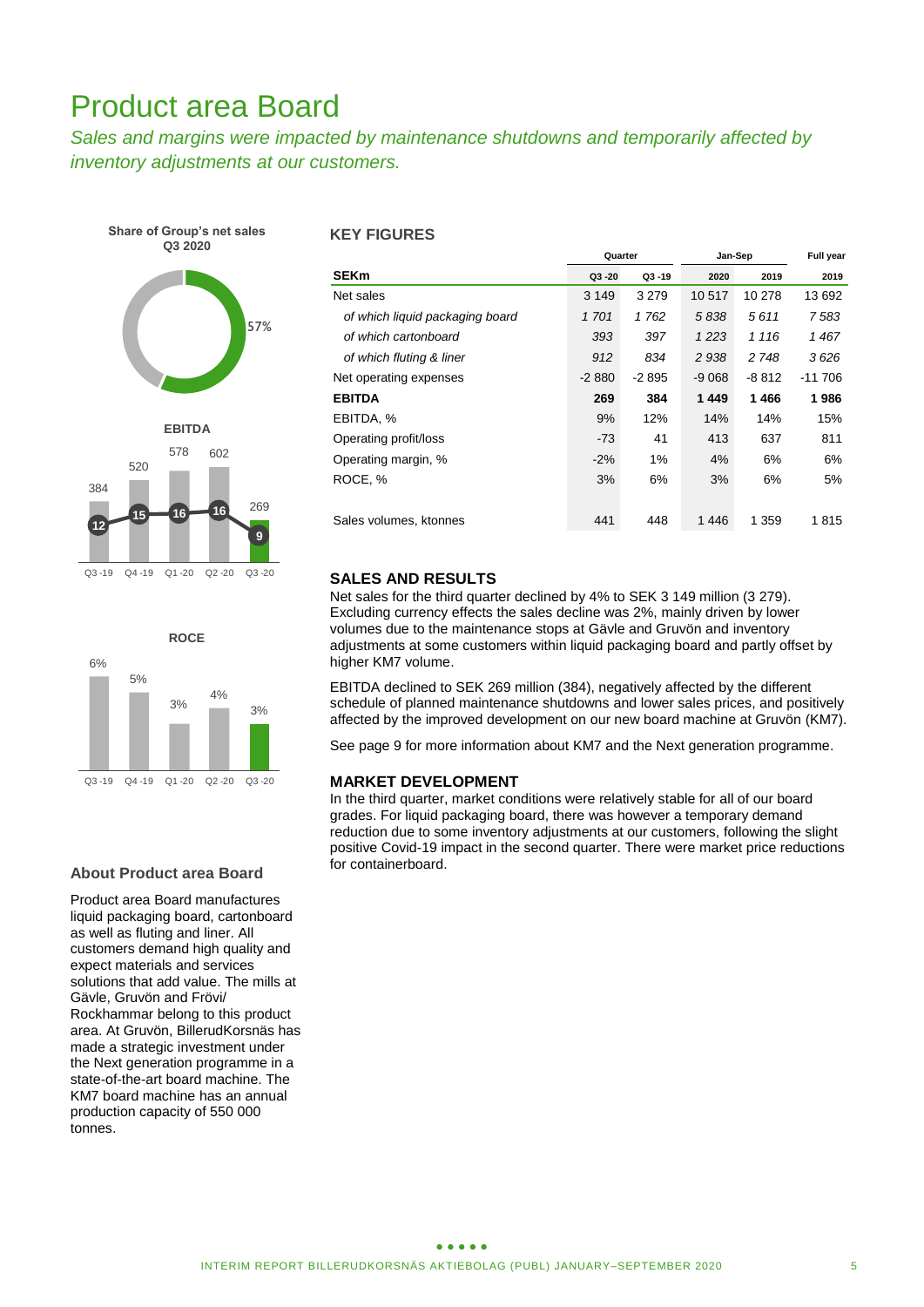# Product area Paper

*Growing paper sales volumes, in particular on brown sack, despite continued slow demand. Margins were maintained as a result of efficiency measures.* 



**ROCE**

8%

Q3 -19 Q4 -19 Q1 -20 Q2 -20 Q3 -20

11% 11%

#### **KEY FIGURES**

|                        | Quarter |           | Jan-Sep | Full year |         |
|------------------------|---------|-----------|---------|-----------|---------|
| <b>SEKm</b>            | Q3-20   | $Q3 - 19$ | 2020    | 2019      | 2019    |
| Net sales              | 1 707   | 1932      | 5412    | 6 3 6 6   | 8 1 4 2 |
| of which sack paper    | 605     | 651       | 1871    | 2 3 8 1   | 2918    |
| of which kraft paper   | 773     | 819       | 2 5 1 2 | 2645      | 3504    |
| Net operating expenses | $-1471$ | $-1664$   | -4 610  | -5 390    | -6 946  |
| <b>EBITDA</b>          | 236     | 268       | 802     | 976       | 1 1 9 6 |
| EBITDA, %              | 14%     | 14%       | 15%     | 15%       | 15%     |
| Operating profit/loss  | 127     | 157       | 473     | 645       | 752     |
| Operating margin, %    | 7%      | 8%        | 9%      | 10%       | 9%      |
| ROCE, %                | 11%     | 16%       | 11%     | 16%       | 14%     |
|                        |         |           |         |           |         |
| Sales volumes, ktonnes | 215     | 221       | 654     | 677       | 882     |

### **SALES AND RESULTS**

Net sales for the third quarter declined by 12% to SEK 1 707 million (1 932). Excluding currency effect the sales decline was 9%. The decline was mainly driven by lower market prices across all paper segments. The sales volumes of sack and kraft paper increased compared to last year, despite some market related downtime on a few machines.

EBITDA declined to SEK 236 million (268), negatively affected by lower sales prices and positively affected by lower raw material costs and cost savings.

### **MARKET DEVELOPMENT**

In the third quarter, demand for sack and kraft paper was largely unchanged with relatively low demand for industry and consumer products. However, demand for materials for medical and hygiene purposes worsened. The price pressure in our product segments remained high.

16%

14%

### **About Product area Paper**

Product area Paper manufactures and sells high-performance, premium-grade kraft and sack paper to selected segments in the manufacturing, medical equipment and consumer segments. The product area also sells surplus paper pulp on the open market. The mills at Skärblacka, Karlsborg, Pietarsaari and Beetham belong to this product area.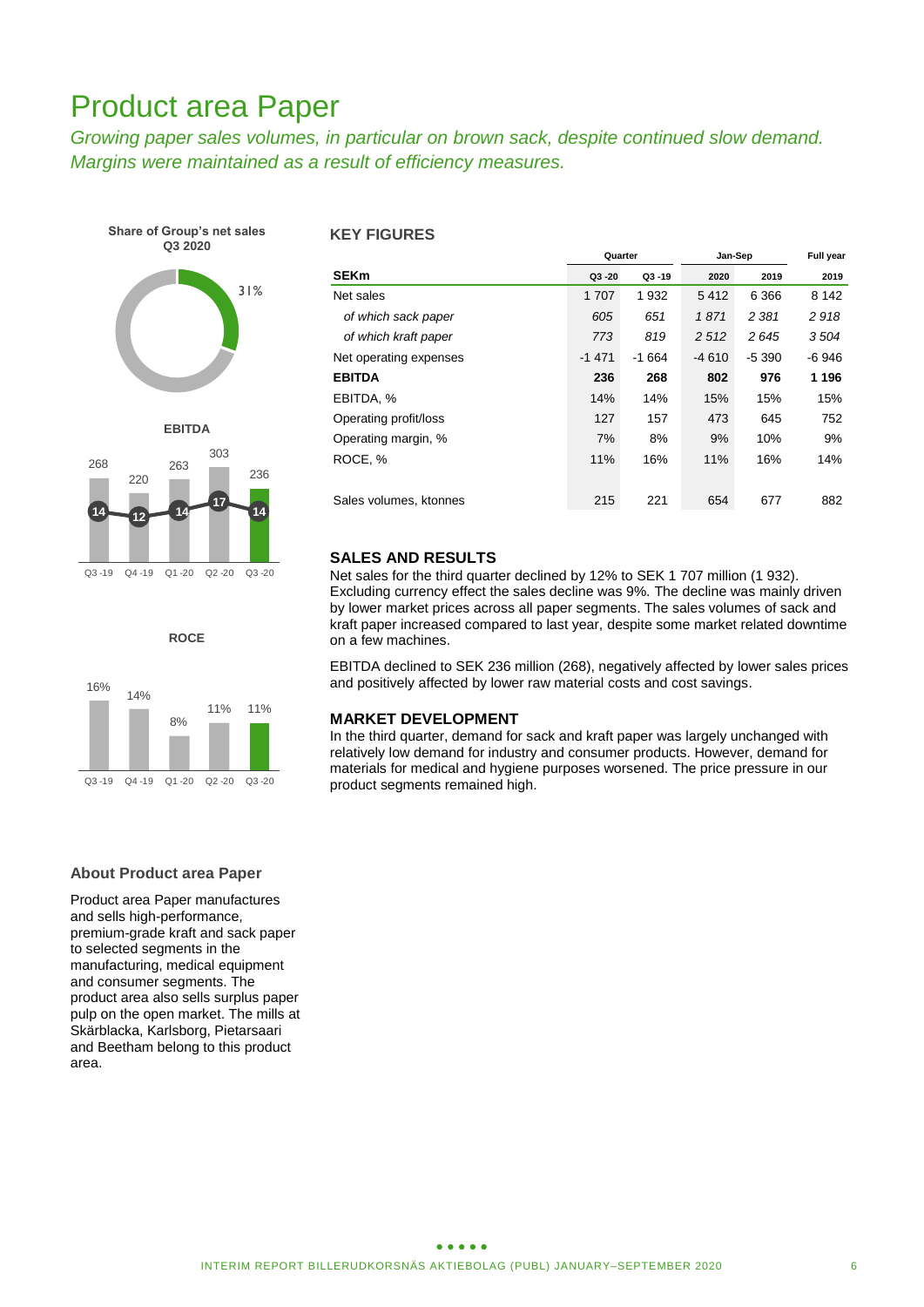# **Solutions**

*Continued market uncertainty but a step towards normalizing demand from brand owners. Long term our growth ambition remains.*



### **KEY FIGURES**

|                            | Quarter   |           | Jan-Sep | Full year |        |
|----------------------------|-----------|-----------|---------|-----------|--------|
| <b>SEKm</b>                | $Q3 - 20$ | $Q3 - 19$ | 2020    | 2019      | 2019   |
| Net sales                  | 216       | 266       | 611     | 740       | 990    |
| of which Managed Packaging | 169       | 213       | 467     | 617       | 822    |
| of which Solutions Other   | 48        | 53        | 145     | 123       | 168    |
| Net operating expenses     | $-193$    | $-249$    | $-575$  | $-695$    | $-926$ |
| <b>EBITDA</b>              | 23        | 17        | 36      | 45        | 64     |
| EBITDA, %                  | 11%       | 6%        | 6%      | 6%        | 6%     |
| Operating profit           | 21        | 13        | 30      | 38        | 54     |
| Operating margin, %        | 10%       | 5%        | 5%      | 5%        | 5%     |



### **About Solutions**

Solutions meets brand owners' growing demand for sustainable and effective packaging solutions and systems. Solutions has two business units, the largest of which is Managed Packaging, which helps brand owners take control of their packaging needs in Asia.

### **SALES AND RESULTS**

Net sales for the third quarter declined by 19% to SEK 216 million (266). Excluding currency effects sales declined by 14%, mainly due to weaker demand for Managed Packaging's services as a consequence of Covid-19.

EBITDA improved to SEK 23 million (17), mainly as a result of a temporarily lower activity level in combination with strict cost control to mitigate the lower demand.

### **MARKET DEVELOPMENT**

In the third quarter, demand for Managed Packaging's services continued to be low due to cautious stance from buyers in Europe and the US on the back of Covid-19. Market conditions for FibreForm® stabilized during the quarter.

In a normalized market the potential for Solution's service offering continues to be significant and the sales pipeline supports growth.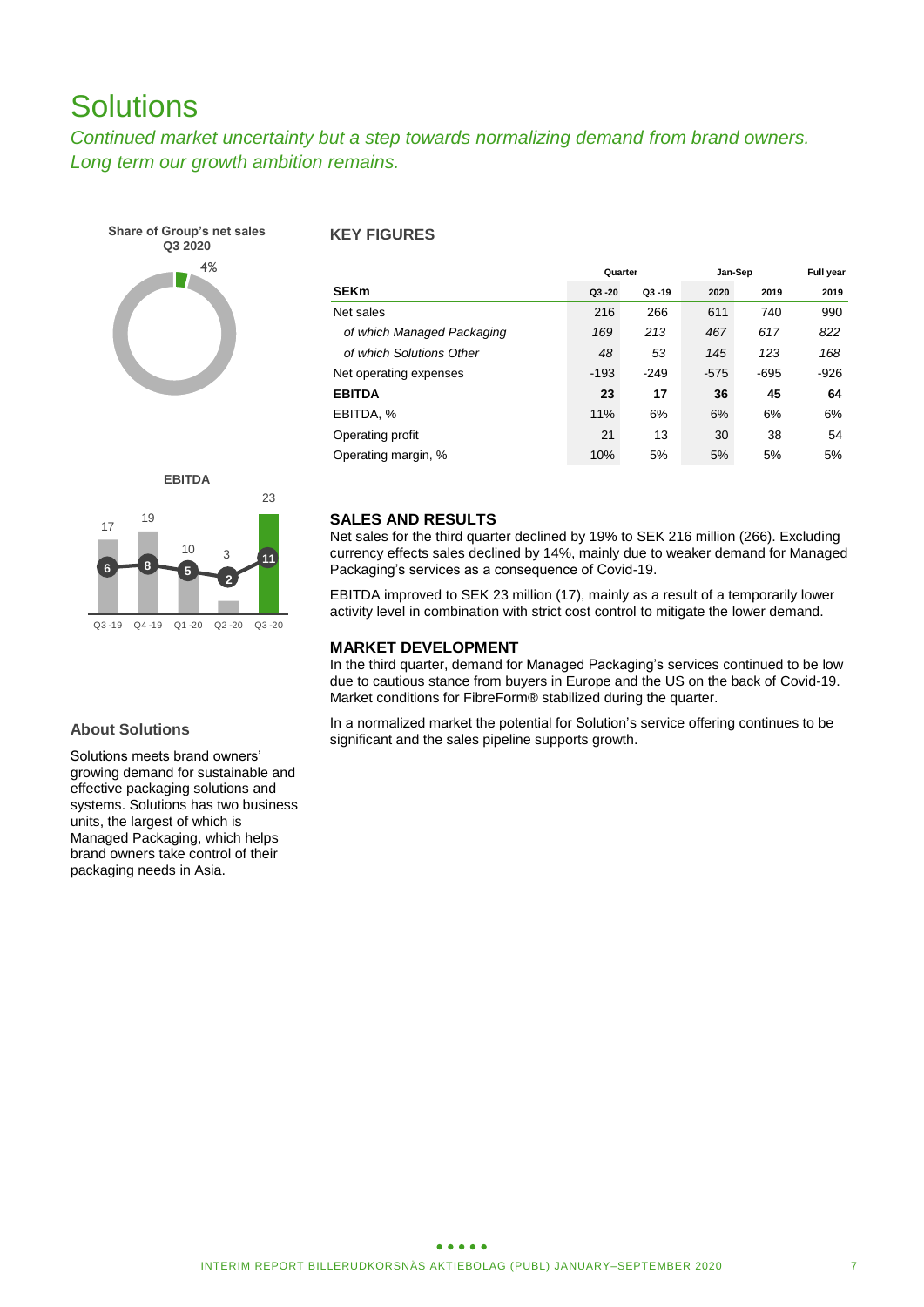# Other operations

Net sales for Other in the third quarter 2020 amounted to SEK 459 million (376) and comprised of sales of fibre and related services to third parties.

Adjusted EBITDA for Other amounted to SEK 12 million (-10). The improved result was mainly due to a lower cost level in Group-common functions.

# January–September, consolidated

#### **SALES AND RESULTS**

Net sales for the first nine months declined by 3% to SEK 18 081 million (18 630), mainly due to lower sales prices. Net sales increased in Product area Board and decreased in Product area Paper and in Solutions. Excluding currency effects sales declined by 3%.

Adjusted EBITDA decreased by 4% to SEK 2 135 million (2 213). Lower market prices were only partly offset by lower costs for raw materials and cost savings.

Costs affecting comparability amounted to SEK 64 million (-23) and were reported under Other.

# Cash flow and financial position

#### **SUMMARISED CASH FLOW STATEMENT**

|                                                    | Quarter   |           | Jan-Sep |         |  |
|----------------------------------------------------|-----------|-----------|---------|---------|--|
| <b>SEKm</b>                                        | $Q3 - 20$ | $Q3 - 19$ | 2020    | 2019    |  |
| Operating surplus, etc.                            | 506       | 576       | 1760    | 2 0 0 5 |  |
| Change in working capital, etc.                    | 126       | $-365$    | $-570$  | $-700$  |  |
| Net financial items, taxes, etc.                   | 55        | $-43$     | $-111$  | -46     |  |
| Cash flow from operating activities                | 687       | 168       | 1079    | 1 259   |  |
|                                                    |           |           |         |         |  |
| Operative investments                              | $-267$    | $-629$    | $-941$  | -2 291  |  |
| Operating cash flow after operative<br>investments | 420       | -461      | 138     | $-1032$ |  |

Operating cash flow after operative investments strengthened to SEK 420 million (-461) for the third quarter and SEK 138 million (-1 032) for the first nine months of 2020. For both the quarter and the first nine months of 2020, the increased cash flow is mainly due to normalized investment and working capital level after KM7 project.

Operating cash after operative investments include all gross investments in property, plant and equipment, and intangible assets. The measure has a new definition starting in 2020, and shows cash flow generated in the operating business, which provides the amount of cash flows available to repay debt, acquire and invest in other businesses and pay dividends to the shareholders.

#### **FINANCING**

At 30 September 2020, interest-bearing debt amounted to SEK 7 356 million (8 939). Interest-bearing debt decreased with SEK 43 million as part of term loans were repaid during the quarter.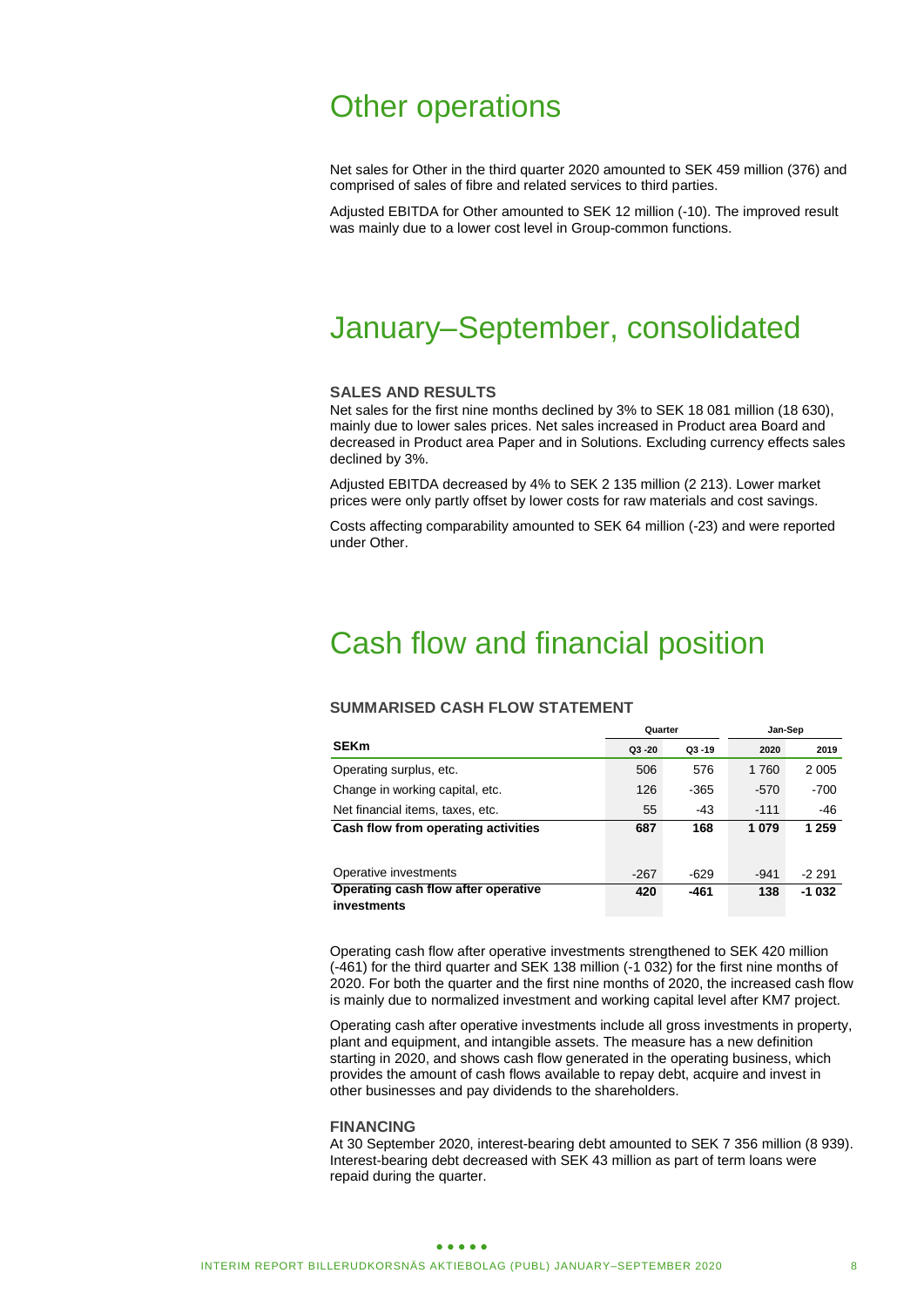



**Debt portfolio and maturity profile at 30 September 2020**

|                               |             | <b>Maturity, years</b> | Total   |       |          |
|-------------------------------|-------------|------------------------|---------|-------|----------|
| Loan                          | Limit, SEKm | $0 - 1$                | $1 - 2$ | $2 -$ | utilised |
| Syndicated credit facilities  | 5 500       |                        |         |       |          |
| Term Ioans                    |             | 94                     | 94      | 1 268 | 1456     |
| Bond loans within MTN program | 7 000       | 800                    | 1 700   | 1800  | 4 300    |
| Other bond loans              |             |                        |         | 1 600 | 1 600    |
| Commercial paper              | 4 0 0 0     |                        |         |       |          |
| Group total                   |             | 894                    | 794     | 4668  | 7 356    |

Interest-bearing net debt at 30 September 2020 amounted to SEK 6 305 million (5 522).

The Group's net interest-bearing debt in relation to EBITDA at the end of the period was 2.4 (1.8). The ratio of net interest-bearing debt to adjusted EBITDA was 2.3 (1.8).

### **INVESTMENTS AND CAPITAL EMPLOYED**

Operative investments in property, plant, equipment and intangible assets amounted to SEK 941 million (2 291) for the first nine months of 2020. A large part of the investments in 2019 was related to the new board machine at Gruvön.

An investment decision regarding the recovery boiler at Frövi is expected to be made during the first quarter of 2021.

Capital employed at 30 September 2020 amounted to SEK 25 282 million (24 820). Return on capital employed (ROCE) for the last 12-month period, amounted to 3% (6), which was the same if adjusted operating profit was used in the calculation.

Return on equity was 4% (44) over the last 12 months period. The decrease in the return on equity was due to the sale of Bergvik Skog Öst AB in August 2019.

# Next generation programme (KM7)

The ramp-up of the new board machine at Gruvön, KM7, with an annual production capacity of 550 000 tonnes, started in the second quarter of 2019. As it was brought online, three machines with a total production capacity of 215 000 tonnes per year, were closed. KM7 is expected to be fully ramped up in 2023 and over the course of the ramp-up process, its premium output will be gradually increasing.

The negative KM7 ramp-up effect on EBITDA in 2020, compared with the base year 2018, is assessed to approximately SEK 450 million. During January-September 2020, the ramp-up of KM7 resulted in a negative impact of around SEK 400 million, whereof SEK 200 million in the first quarter, SEK 120 million in the second quarter and SEK 80 million in the third quarter.

Significant progress has been made since the machine started. We are now able to produce all intended Board grades (uncoated and coated) within our specifications. Focus is now fully on commercialization. However, a combination of Covid-19 related market effects have slowed down the commercial ramp-up. A range of activities have been in set motion with the clear ambition to counteract. The KM7 investment is expected to reach break-even EBITDA during 2021, and will in the coming years deliver a significant profit distribution.



**Adjusted return on capital employed Target level >13%**

Q3 2019 Q4 2019 Q1 2020 Q2 2020 Q3 2020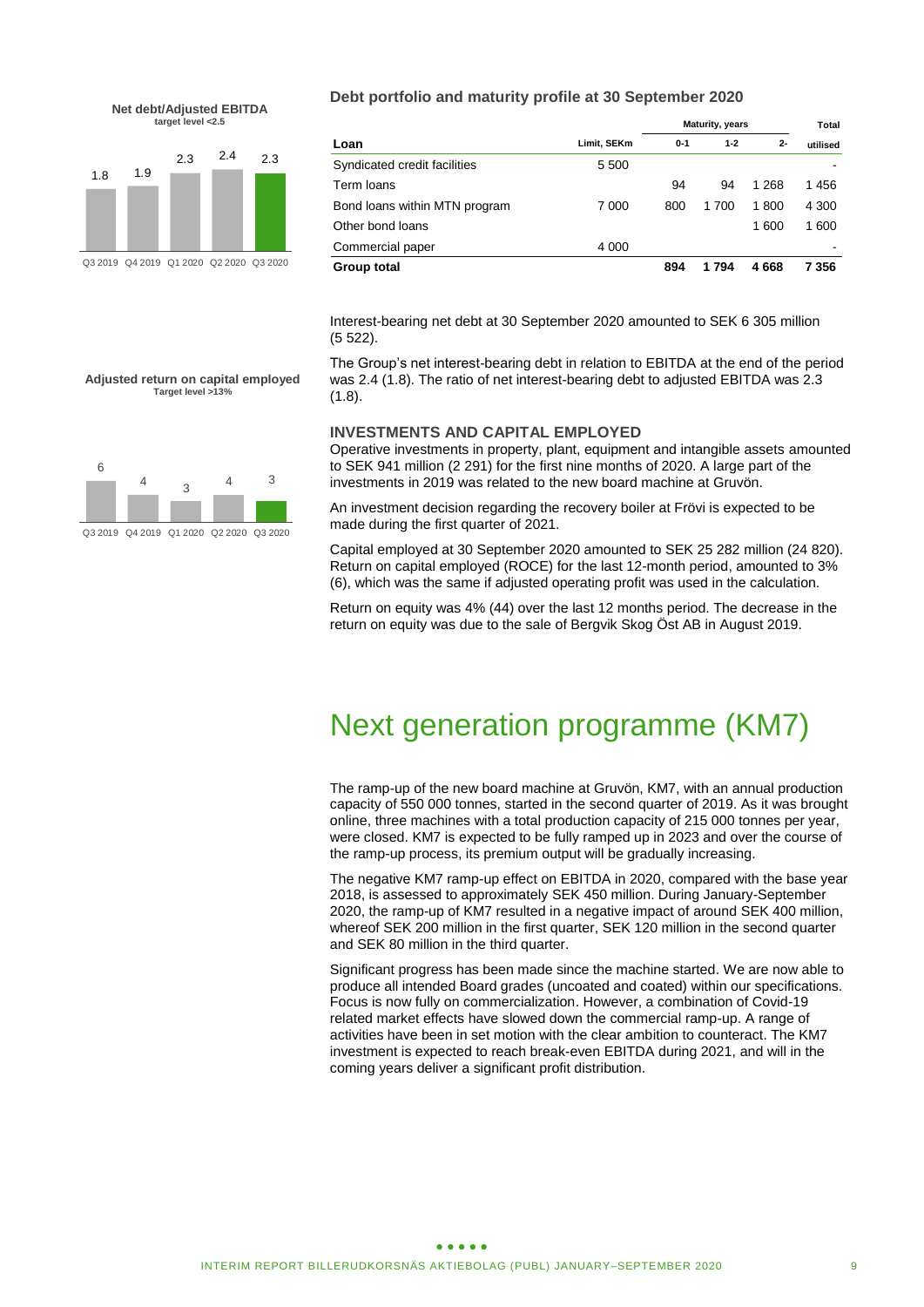# Valuation of forest land

In the second quarter, BillerudKorsnäs made a valuation of around 36 000 hectares of forest assets, of which approximately 18 000 hectares productive forests, in which the biological assets were valued according to IAS 41. At the same time, the company changed the accounting method for valuing forest land assets from acquisition cost to the revaluation model based on fair value, mainly based on transaction prices for forest properties in comparable areas.

The 36 000 hectares of forest assets were valued at SEK 393 million. This fair value exceeded the previously recognized book value by SEK 280 million and the value change related to biological assets of SEK 132 million was recognized in the income statement presented as an item affecting comparability in the second quarter results. The value change related to the forest land of SEK 148 million was recognized in Other Comprehensive Income.

BillerudKorsnäs expects to own another 15 400 hectares of forest assets as a result of the transactions with Bergvik Skog Öst AB during 2019, of which around 5 500 hectares are productive forest land, when the cadastral processes for these properties are finalized. These forest assets will be recognized at that time.

# Cost and efficiency programme

To ensure long-term efficiency and profitability BillerudKorsnäs introduced a cost and efficiency programme in the third quarter 2019. The programme, with measures including personnel reductions, purchasing savings and efficiency improvements throughout the business, was expected to have a positive run-rate impact of around SEK 600 million by the end of 2021, whereof SEK 250 million of structural savings during 2020. In October 2020, the target for the programme was raised by SEK 50 million. The cost and efficiency programme is now expected to have a positive runrate impact of around SEK 650 million by the end of 2021, whereof SEK 300 million of structural savings during 2020.

During the third quarter, the cost and efficiency programme generated structural savings of SEK 95 million. These savings were mainly related to activities within operational efficiencies and procurement, but there was also a sizable contribution from reduced external services, employee reductions and general SG&A efficiency.

# Currency hedging

Currency hedging had a net sales impact of SEK 59 million (-89) in the third quarter of 2020 and SEK -3 million (-220) for the first three quarters of 2020 compared with no currency hedging.

Outstanding forward exchange contracts at 30 September 2020 had a market value of SEK 108 million, SEK 22 million of which is the portion of the contracts matched by trade receivables that affected earnings in the third quarter. Accordingly, other contracts had a market value of SEK 86 million.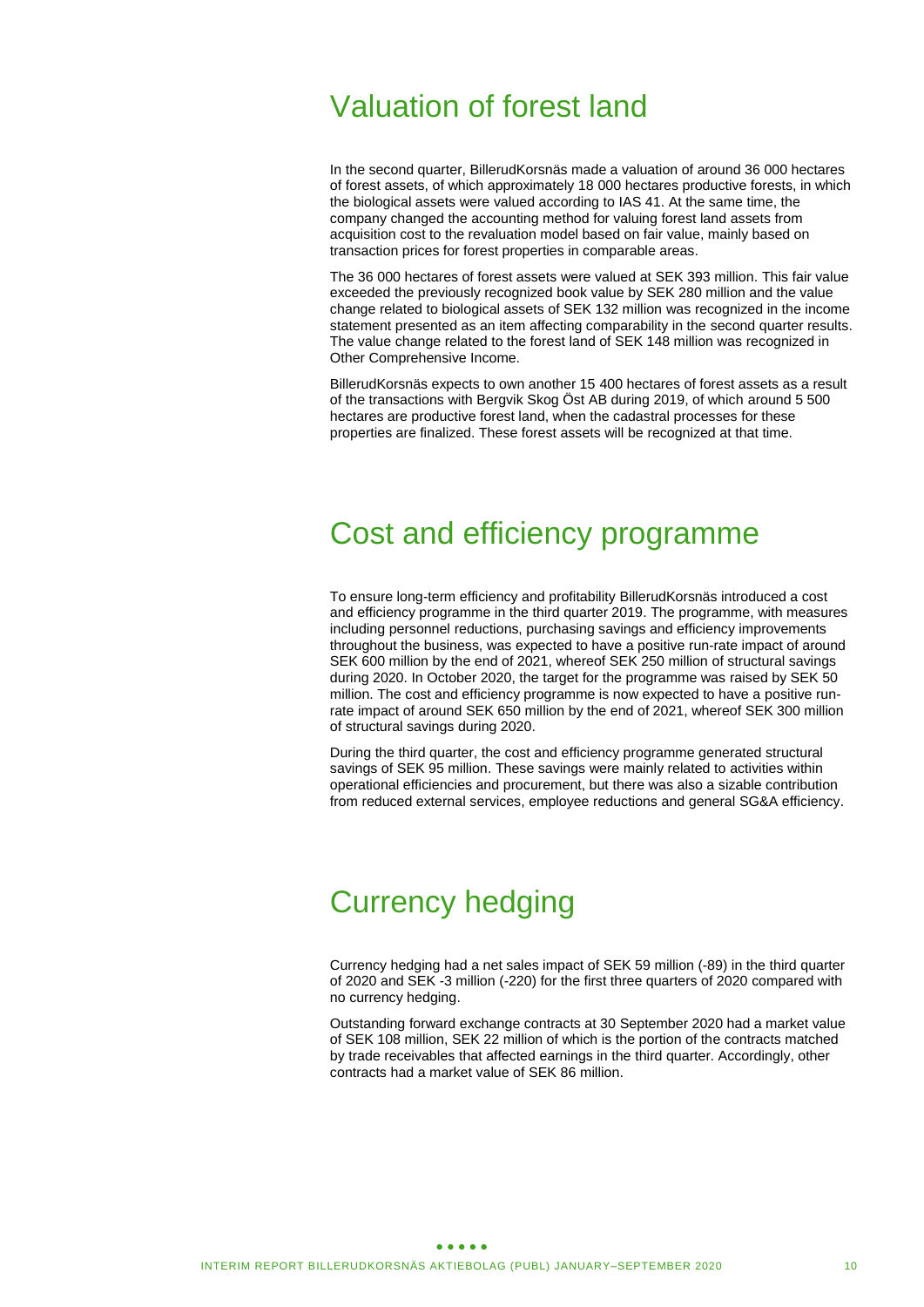**Hedged portion of forecast currency flows for EUR, USD and GBP and exchange rates against SEK (30 September 2020).**

|                       |       |       |           |       |       | Total 15 |
|-----------------------|-------|-------|-----------|-------|-------|----------|
| Currency              | Q4-20 | Q1-21 | $Q2 - 21$ | Q3-21 | Q4-21 | months   |
| EUR Share of net flow | 86%   | 86%   | 84%       | 84%   | 57%   | 80%      |
| Rate                  | 10.76 | 10.66 | 10.80     | 10.68 | 10.42 | 10.68    |
| USD Share of net flow | 78%   | 75%   | 69%       | 37%   | 9%    | 54%      |
| Rate                  | 9.42  | 9.35  | 9.71      | 9.50  | 9.11  | 9.47     |
| GBP Share of net flow | 34%   |       |           |       |       | 7%       |
| Rate                  | 11.47 |       | -         |       | ٠     | 11.47    |
| Market value of       | 32    | 22    | 43        | 17    | -6    | 108      |
| currency contracts*   |       |       |           |       |       |          |

\*At 30 September 2020.

# Taxes

The tax cost for the first nine months of 2020 amounted to SEK 71 million (223), equal to approximately 14% (23) of profit before tax. The low tax rate was mainly due to revaluation of deferred tax receivables in Finland.

# Parent company

The parent company BillerudKorsnäs AB includes head office and support functions.

Operating profit/loss for the first nine months of 2020 was SEK -73 million (-152). The operating result includes the effects of hedging contracts and revaluations of trade receivables.

The parent company hedges both its own and the Group's net currency flows. The parent company's earnings include the results of these hedging measures. These earnings were SEK -3 million (-220) for the first nine months of 2020.

The average number of employees at 30 September 2020 was 136 (131).

Cash and bank balances, and short-term investments amounted to SEK 1 909 million (4 300).

# **Sustainability**

#### **Sustainability KPIs, rolling 12 months (R12M)**

|                                | $Q3 - 20$ | $Q2 - 20$ | 2020 target |
|--------------------------------|-----------|-----------|-------------|
| Energy efficiency <sup>1</sup> | 5.27      | 5.27      | < 5.20      |
| Fossil-free production 2       | 33.1      | 35.4      | <30.0       |
| Gender equality <sup>3</sup>   | 24.0      | 23.8      | >25.0       |

<sup>1</sup> Defined as preliminary energy consumption (MWh/tonne product), R12M.

² Defined as preliminary emissions of fossil CO2 in the manufacturing process (kg/tonne product), R12M.

<sup>3</sup> Defined as female employees (%).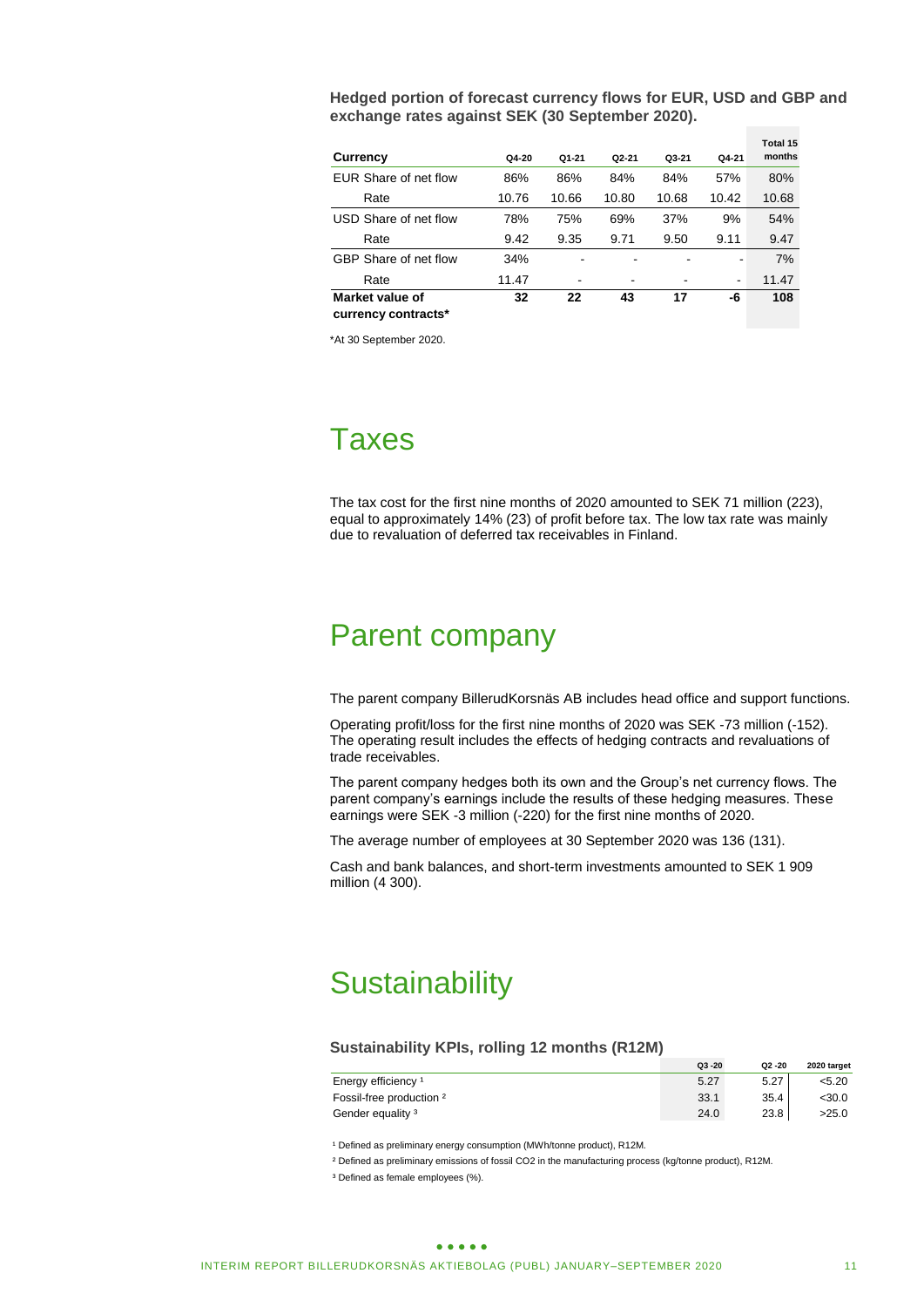### **ENVIRONMENT**

BillerudKorsnäs is working towards a vision of fossil-free production and minimising emissions throughout the value chain. This work is mainly aimed at phasing out fossil fuels from production, along with investments in energy efficiency and reducing indirect emissions. In the last twelve months, fossil CO2-emissions in production has had a positive trend and amounted to 33.1 kg/tonne. The energy consumption was 5.27 MWh/tonne.

### **GENDER EQUALITY**

BillerudKorsnäs' aims to increase the share of women, both overall in the Group and at managerial level. This is challenging in an industry that is traditionally dominated by men. BillerudKorsnäs has undertaken several initiatives aimed at addressing the under-representation of women in operational activities and at senior levels. The share of female employees was 24.0% during the past twelve months.

#### **QUARTERLY HIGHLIGHTS**

The sustainability analysis company Sustainalytics rated BillerudKorsnäs as having a low ESG risk exposure combined with a strong approach to sustainability issues. BillerudKorsnäs' ESG risk was by Sustainalytics assessed to be lower than in any other packaging, paper and forestry companies included in the evaluation.

BillerudKorsnäs presented a new study showing that the company has a positive climate impact, primarily as a result of the positive effect of replacing plastic, glass and aluminum packaging with fibre-based solutions. The substitution effect has in this study been calculated on the basis on a number of third-party life cycles analyses for comparable packaging solutions. BillerudKorsnäs' total positive climate impact was estimated to 5.4 million tonnes of CO2 equivalents, when all products, the net sink in BillerudKorsnäs' forest estates (Marma Skog and Bergvik Skog Öst) and the company's fossil emissions were included.

In August, an occupational fatality of a contractor employee occurred in connection with manual felling of trees in Latvia. BillerudKorsnäs investigates the accident and it is also being investigated by the Latvian authorities. Both investigations are to be finalized by the end of October.

# Changed operating segments

From 1 October 2020 BillerudKorsnäs will implement a new reporting structure as a consequence of organizational changes. The company is since 1 August 2020 organized on the basis of the functional areas Wood Supply, Operations and Commercial and is governed by two product areas Board and Paper (former Division Board and Division Paper), and Solutions (former Division Solutions).

Going forward the management will review the performance of the business in the two product areas Board and Paper. Product area Board will from 1 October 2020 include liquid packaging board, cartonboard, fluting and liner. Product area Paper will from the same time include sack paper, kraft paper, pulp and Fibreform®, the later was previously part of Solutions. Managed Packaging will be included in Other operations.

Restated figures for the new segment structure for the full year 2019 and the period January-September 2020 with regard to net sales, EBITDA, operating profit and sales volumes will be presented as a press release and on BillerudKorsnäs' website well advance the publication of the year-end report 2020.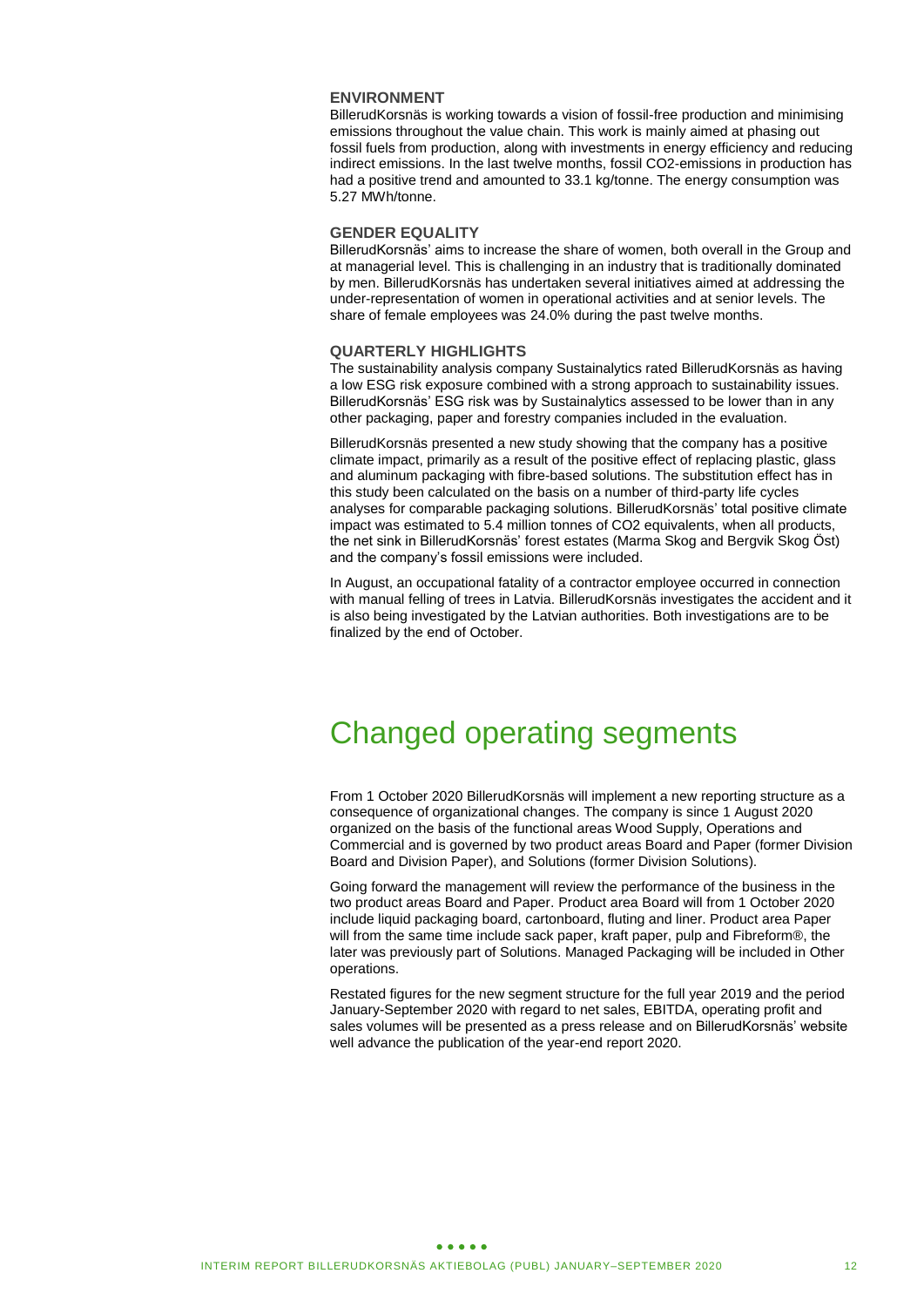# Holding of treasury shares

During the second quarter, BillerudKorsnäs transferred 42 140 shares under a longterm incentive programme resolved by the 2017 Annual General Meeting. The number of own shares was 1 430 062 at 31 March, and at the end of June, the holding of treasure shares was 1 387 922. During the third quarter, the holding of own shares was unchanged. At 30 September 2020, the number of own shares amounted to 1 387 922, which corresponds to approximately 0.7% of the total amount of shares. The total amount of shares was 208 219 834 and the number of shares on the market was 206 831 912.

# Annual General Meeting

The Annual General Meeting will be held in Stockholm on 5 May 2021.

Shareholders wishing to have matters considered at the Annual General Meeting should submit their proposals in writing to BillerudKorsnäs AB (publ), Att: Andreas Mattsson, General Counsel, Box 703, SE-169 27 Solna, Sweden, at least seven weeks before the Annual General Meeting, to ensure the matter can be included in the convening notice for the Meeting. Notified matters can be included in the agenda of the Annual General Meeting only if they are suitable for decision by the Meeting and if notification is provided in due time.

Further details on how and when to provide notification of participation at the Annual General Meeting will be published in advance of the Meeting.

# Nomination committee

In accordance with the resolution by the Annual General Meeting of BillerudKorsnäs, the Chairman of the Board of Directors has convened a nomination committee for the Annual General Meeting 2021, appointed by the major shareholders.

The nomination committee consists of Michael M.F. Kaufmann, appointed by Frapag Beteiligungsholding AG, Tomas Flodén, appointed by AMF Insurance & Funds, Lennart Francke, appointed by Swedbank Robur Funds, and Thomas Wuolikainen, appointed by the Fourth Swedish National Pension Fund.

Shareholders wishing to make proposals the nomination committee should submit their proposal in writing via e-mail to valberedningen@billerudkorsnas.com or by mail to BillerudKorsnäs AB (publ), Att: Valberedningen, Box 703, 169 27 Solna, Sweden.

# Risks and uncertainties

BillerudKorsnäs' products are generally dependent on the business cycle, in terms of both price development and potential sales volumes. The Group is exposed to currency fluctuations, since most revenues are invoiced in foreign currency, while a large part of operating expenses are in SEK. A more detailed description of risks and a sensitivity analysis is provided on pages 74-81 of the 2019 Annual and Sustainability Report.

#### $\bullet\bullet\bullet\bullet\bullet$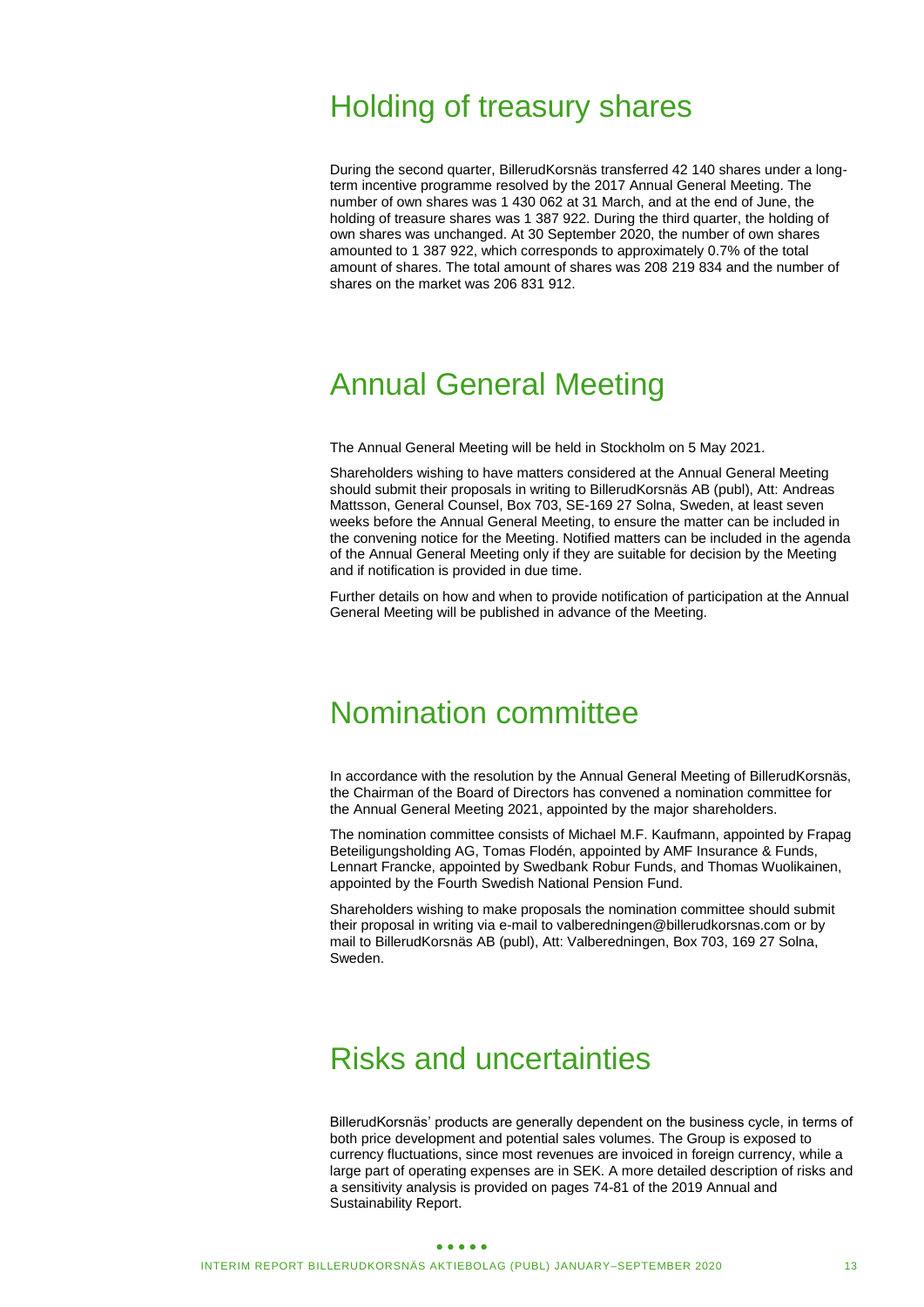Covid-19 impacts business activities, consumer behaviour and the overall economy. For BillerudKorsnäs, the direct risks of Covid-19 are related to supply chain disruptions, affecting our possibility to manufacture and supply products to customers, and to local outbreaks near our production sites, which can lead to production issues or that it becomes impossible to perform necessary repair and maintenance work. BillerudKorsnäs monitors the development of the pandemic closely and takes measures to follow the authorities' recommendations. Contingency plans have been created and are regularly being updated. There are also indirect risks due to Covid-19 of lower demand for BillerudKorsnäs' products and services, which has a negative effect on the Group's sales, results and cash flow.

BillerudKorsnäs has been working on measures to mitigate possible negative effects of different Brexit scenarios. Based on accumulated sales in 2019 the Group's net sales exposed to Brexit amount to approximately SEK 1 250 million from the EU to the UK and SEK 200 million from the UK to the EU.

In the EU countries, the EU Directive on Single Use Plastic will result in a changed regulatory landscape for packaging. Changes in legislation and its implications for BillerudKorsnäs are monitored closely.

# Related-party transactions

No transactions took place between BillerudKorsnäs and related parties that significantly affected the Group's position and earnings.

# Financial calendar

Q4 2020 report – 29 January 2021 Q1 2021 report – 27 April 2021 Annual General Meeting – 5 May 2021 Q2 2021 report – 20 July 2021 Q3 2021 report – 22 October 2021

Solna, 22 October 2020

BillerudKorsnäs AB (publ)

Lennart Holm *Acting President and CEO* 

This information constituted inside information prior to publication. This is information that BillerudKorsnäs AB (publ) is obliged to make public pursuant to the EU Market Abuse Regulation. This report has been prepared in both a Swedish and an English version.

#### $\bullet\bullet\bullet\bullet\bullet$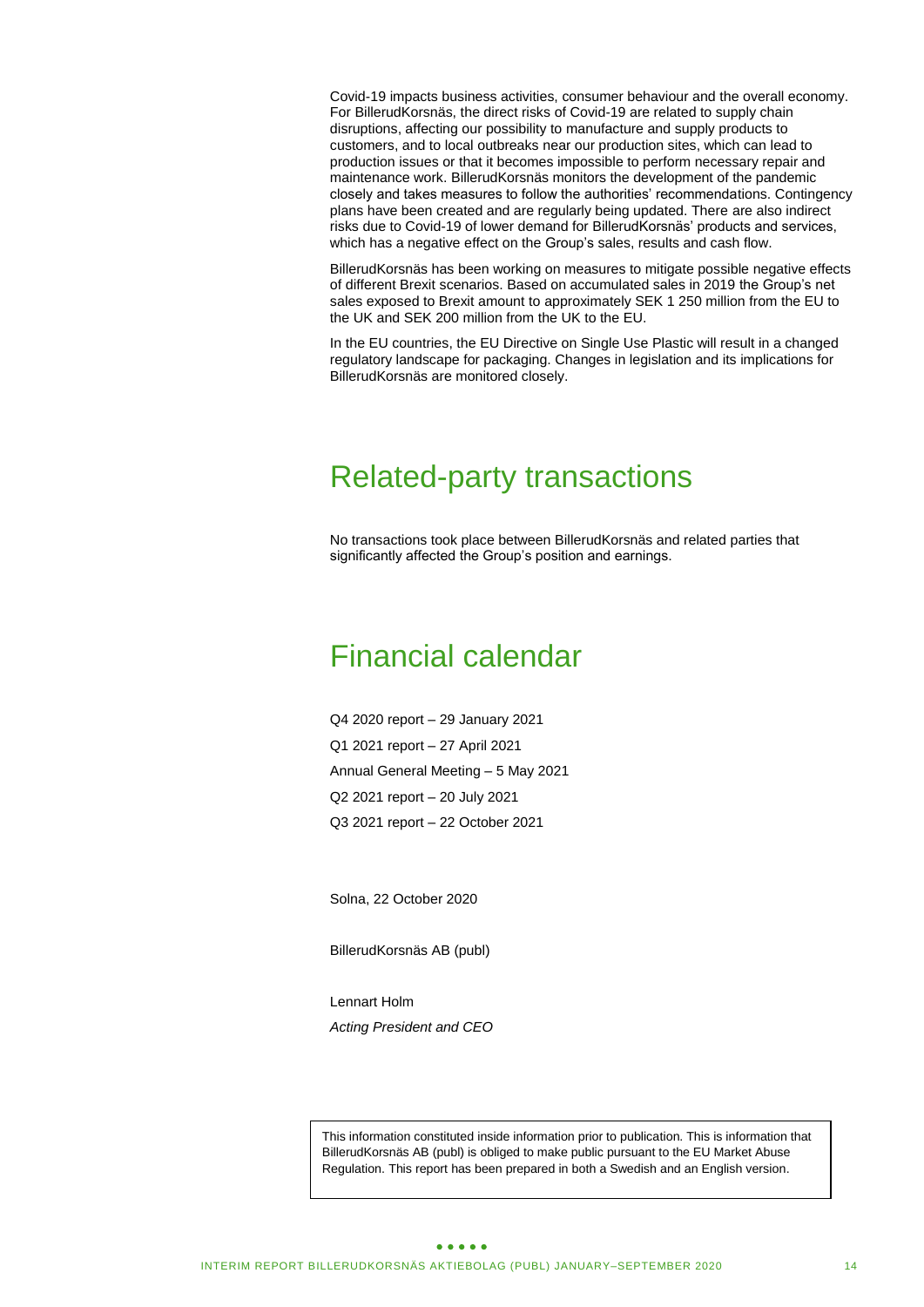# Review report

#### *Translation of the Swedish original*

To the Board of Directors of BillerudKorsnäs AB (publ)

Corp. id. 556025-5001

### Introduction

We have reviewed the condensed interim financial information (interim report) of BillerudKorsnäs AB (publ) as of 30 September 2020 and the nine-month period then ended. The Board of Directors and the Managing Director are responsible for the preparation and presentation of this interim report in accordance with IAS 34 and the Annual Accounts Act. Our responsibility is to express a conclusion on this interim report based on our review.

#### Scope of review

We conducted our review in accordance with International Standard on Review Engagements ISRE 2410 *Review of Interim Financial Information Performed by the Independent Auditor of the Entity*. A review of interim financial information consists of making inquiries, primarily of persons responsible for financial and accounting matters, and applying analytical and other review procedures. A review is substantially less in scope than an audit conducted in accordance with International Standards on Auditing and other generally accepted auditing practices and consequently does not enable us to obtain assurance that we would become aware of all significant matters that might be identified in an audit. Accordingly, we do not express an audit opinion.

#### **Conclusion**

Based on our review, nothing has come to our attention that causes us to believe that the interim report is not prepared, in all material respects, for the Group in accordance with IAS 34 and the Annual Accounts Act, and for the Parent Company in accordance with the Annual Accounts Act.

Stockholm 22 October 2020

KPMG AB

Ingrid Hornberg Román Authorized Public Accountant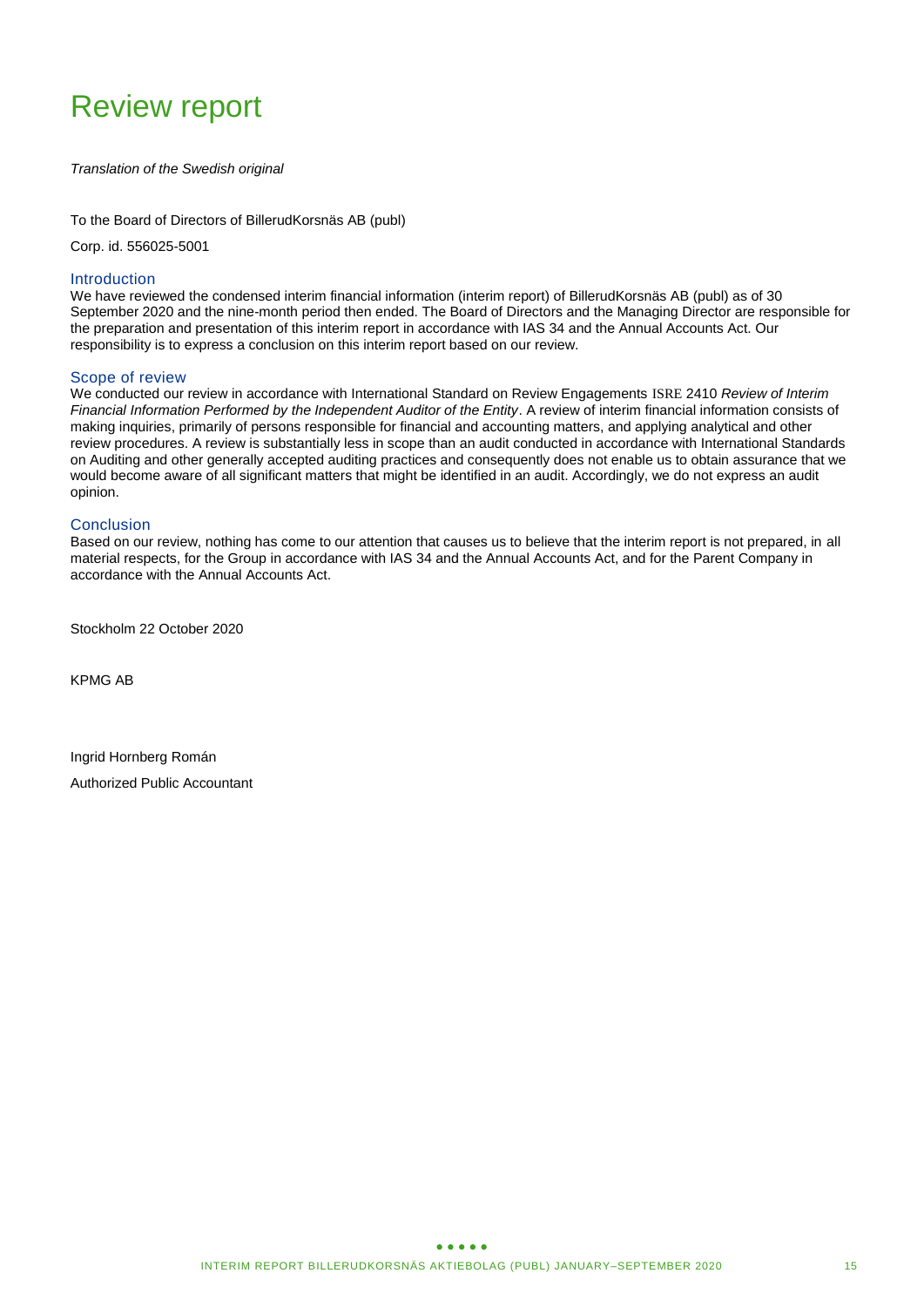### **SUMMARISED INCOME STATEMENT**

|                                                         | Quarter        | Jan-Sep   | <b>Full year</b> |          |          |
|---------------------------------------------------------|----------------|-----------|------------------|----------|----------|
| <b>SEKm</b>                                             | Q3-20          | $Q3 - 19$ | 2020             | 2019     | 2019     |
| Net sales                                               | 5 5 6 1        | 5833      | 18 081           | 18 630   | 24 4 45  |
| Other income                                            | 49             | 37        | 154              | 110      | 169      |
| <b>Operating income</b>                                 | 5610           | 5870      | 18 235           | 18740    | 24 614   |
| Change in inventories                                   | $-112$         | $-140$    | $-165$           | $-351$   | $-169$   |
| Raw materials and consumables                           | $-2888$        | $-3043$   | $-9579$          | $-9659$  | $-12887$ |
| Other external costs                                    | $-1.304$       | $-1247$   | $-3869$          | $-3748$  | $-5061$  |
| Employee benefits expense                               | $-741$         | $-799$    | $-2700$          | $-2738$  | $-3650$  |
| Depreciation and impairment of non-current assets       | $-484$         | $-486$    | $-1460$          | $-1253$  | $-1744$  |
| Change in value of biological assets                    |                |           | 132              |          |          |
| Profit/Loss from participations in associated companies | 5              | -6        | 17               | -8       | $-17$    |
| <b>Operating expenses</b>                               | $-5524$        | $-5721$   | $-17624$         | $-17757$ | $-23528$ |
| <b>Operating profit/loss</b>                            | 86             | 149       | 611              | 983      | 1 0 8 6  |
| Financial income and expenses*                          | $-36$          | $-48$     | $-106$           | $-32$    | 179      |
| Profit/Loss before tax                                  | 50             | 101       | 505              | 951      | 1 2 6 5  |
| Taxes                                                   | $\overline{2}$ | $-24$     | $-71$            | $-223$   | $-254$   |
| Profit/Loss from continuing operations                  | 52             | 77        | 434              | 728      | 1011     |
| Discontinued operations **                              |                |           |                  |          |          |
| Profit/loss from discontinued operations, net of tax    |                | 5 677     | $-16$            | 5 6 5 9  | 5709     |
| Profit/loss for the period                              | 52             | 5 7 5 4   | 418              | 6 3 8 7  | 6720     |
| Profit/Loss attributable to:                            |                |           |                  |          |          |
| Owners of the parent company                            | 52             | 5 7 5 4   | 418              | 6 3 8 7  | 6720     |
| Non-controlling interests                               |                |           |                  |          |          |
| Net profit/loss for the period                          | 52             | 5 7 5 4   | 418              | 6 3 8 7  | 6720     |
| Earnings per share, SEK                                 | 0.25           | 27.83     | 2.02             | 30.89    | 32.50    |
| Diluted earnings per share, SEK                         | 0.25           | 27.79     | 2.02             | 30.85    | 32.47    |

\*Includes dividend from Bergvik Skog AB of SEK 17 million in Q3 2019, SEK 108 million in the first nine months of 2019 and SEK 352 million in full year 2019. \*\* Discountiued operations include the operations from Bergvik Skog Öst June 1 - August 30, 2019, and a capital gain of the sale of Bergvik Skog Öst of SEK 5 694 million in 2019. SEK -16 million in the first nine months of 2020 is a decrease of the capital gain.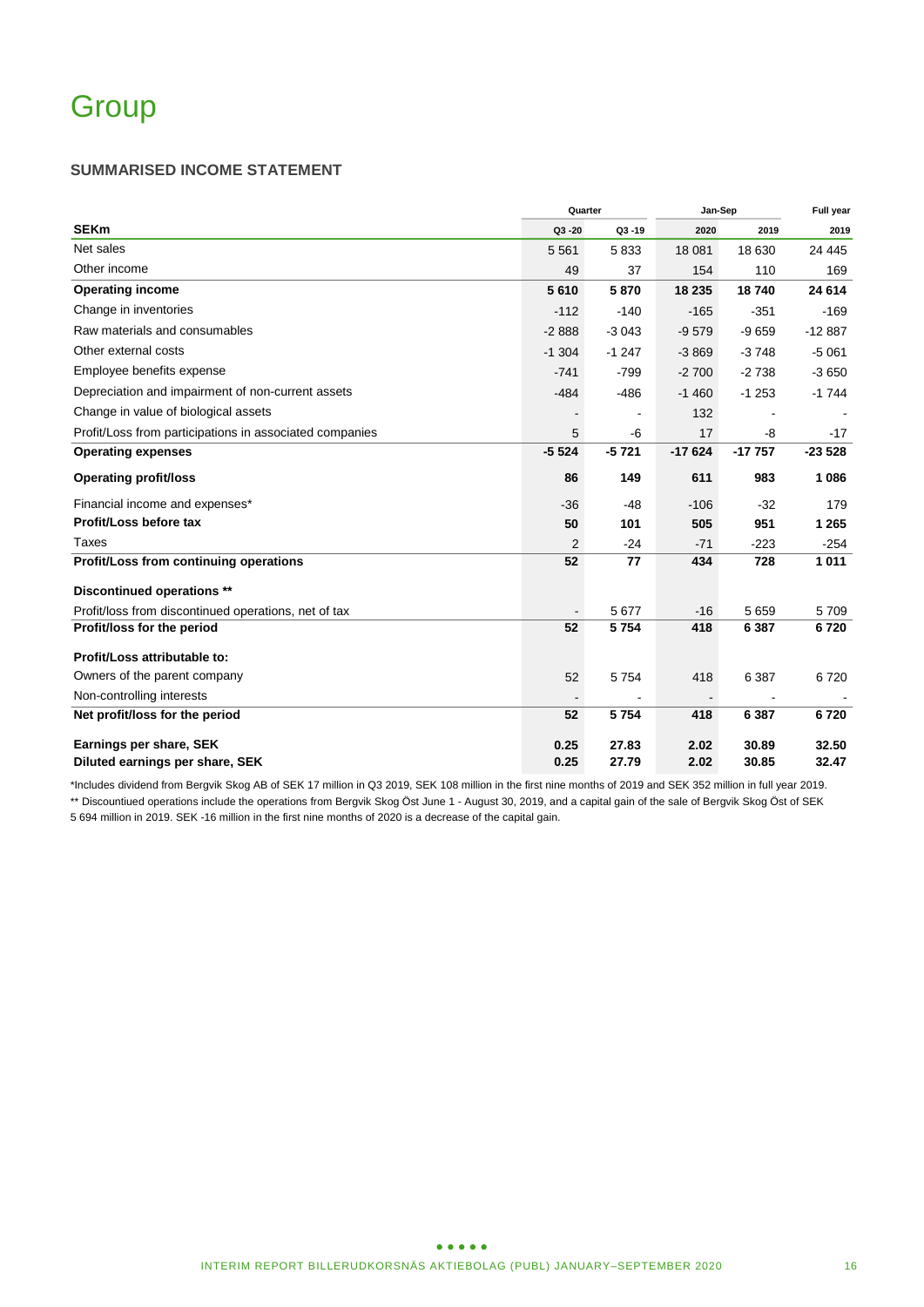# **SUMMARISED STATEMENT OF COMPREHENSIVE INCOME**

|                                                                                 |                | Quarter   |        | Jan-Sep |        |
|---------------------------------------------------------------------------------|----------------|-----------|--------|---------|--------|
| <b>SEKm</b>                                                                     | $Q3 - 20$      | $Q3 - 19$ | 2020   | 2019    | 2019   |
| Net profit/loss for the period                                                  | 52             | 5 7 5 4   | 418    | 6 3 8 7 | 6720   |
| Other comprehensive income                                                      |                |           |        |         |        |
| Items that will not be reclassified to profit or loss                           |                |           |        |         |        |
| Revaluation of forest land *                                                    |                |           | 148    |         |        |
| Actuarial gains or losses on defined benefit pension plans                      | $\blacksquare$ | $-50$     |        | $-111$  | $-114$ |
| Change in fair value of shareholding in Other holdings                          | $\blacksquare$ | $-29$     | $-21$  | $-177$  | $-421$ |
| Tax attributable to items not to be reclassified to profit or loss              | $\blacksquare$ | 10        | $-30$  | 23      | 24     |
| Total items never reclassified to profit or loss                                |                | $-69$     | 97     | $-265$  | $-511$ |
|                                                                                 |                |           |        |         |        |
| Items that have been or may be reclassified subsequently to profit or loss      |                |           |        |         |        |
| Differences arising from the translation of foreign operations' accounts        | 5              | 21        | 2      | 58      | 28     |
| Change in fair value of cash flow hedges                                        | 49             | $-89$     | $-150$ | $-442$  | $-307$ |
| Tax attributable to items that have been or may be reclassified subsequently to |                |           |        |         |        |
| profit or loss                                                                  | $-10$          | 19        | 32     | 94      | 65     |
| Total items that have been or may be reclassified subsequently to profit or     |                |           |        |         |        |
| loss                                                                            | 44             | $-49$     | $-116$ | $-290$  | $-214$ |
| Total comprehensive income for the period                                       | 96             | 5636      | 399    | 5832    | 5995   |
| Attributable to:                                                                |                |           |        |         |        |
| Owners of the parent company                                                    | 96             | 5 6 3 6   | 399    | 5832    | 5995   |
| Non-controlling interests                                                       |                |           |        |         |        |
| Total comprehensive income for the period                                       | 96             | 5636      | 399    | 5832    | 5995   |

\* Effect of changed accounting principles regarding forest land, see Note 1 for more information.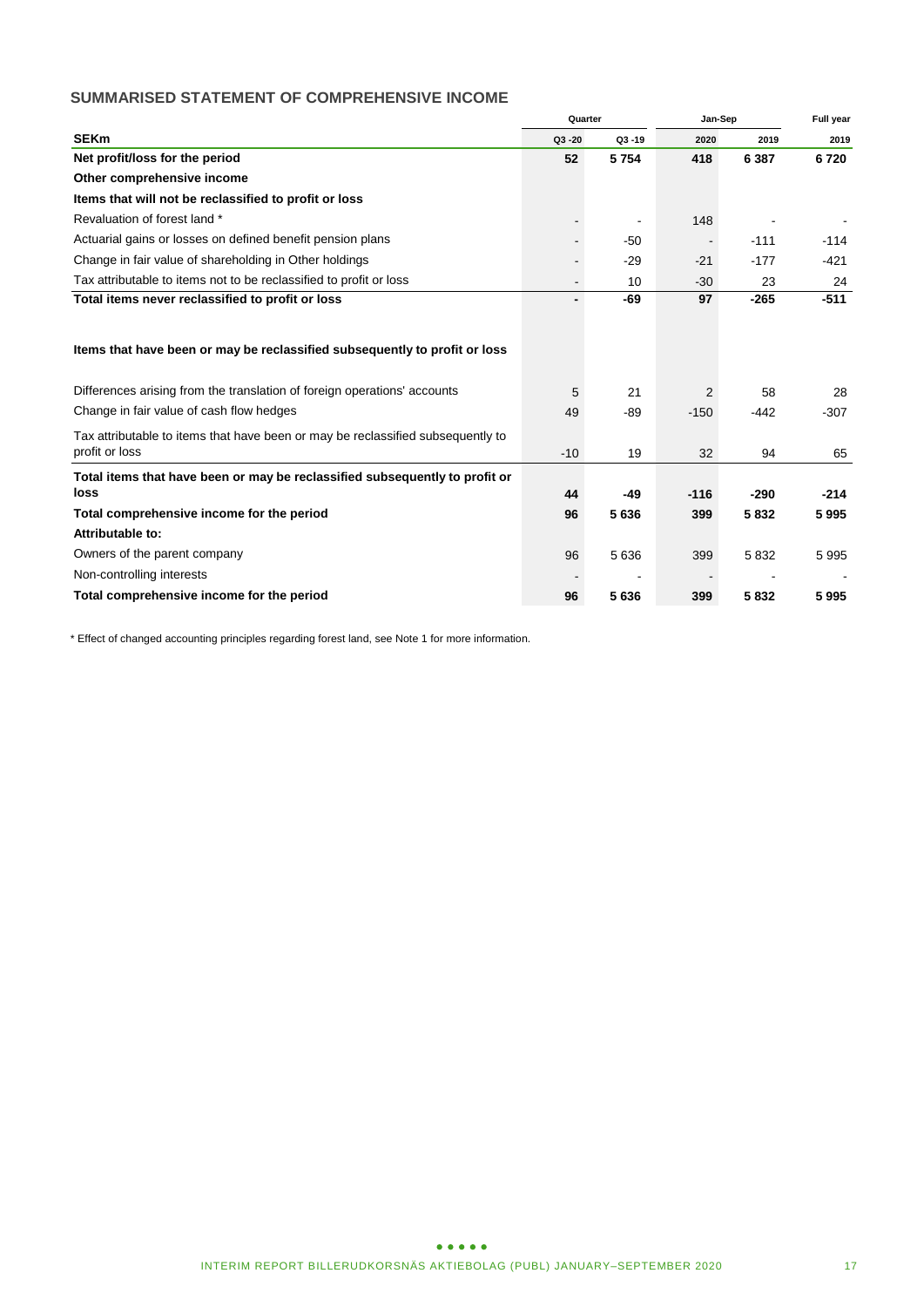# **SUMMARISED BALANCE SHEET**

|                                                              | 30 Sep  | 30 Sep  | 31 Dec  |
|--------------------------------------------------------------|---------|---------|---------|
| <b>SEKm</b>                                                  | 2020    | 2019    | 2019    |
| Intangible assets                                            | 1974    | 2 1 1 7 | 2096    |
| Property, plant and equipment, including Right of use assets | 23 132  | 23 301  | 23 137  |
| Other non-current assets                                     | 1 2 0 3 | 1 5 2 2 | 1 2 0 5 |
| <b>Total non-current assets</b>                              | 26 309  | 26 940  | 26 438  |
| Inventories                                                  | 3625    | 3519    | 3572    |
| Accounts receivable                                          | 2479    | 2 4 8 9 | 2 4 0 8 |
| Other current assets                                         | 1 6 5 0 | 1 1 1 5 | 1 0 5 6 |
| Cash and cash equivalents                                    | 2 1 4 4 | 4523    | 3 4 5 0 |
| <b>Total current assets</b>                                  | 9898    | 11 646  | 10 486  |
| <b>Total assets</b>                                          | 36 207  | 38 586  | 36 924  |
| Equity attributable to owners of the parent company          | 18 978  | 19 298  | 19 4 62 |
| Non-controlling interests                                    |         |         |         |
| <b>Total equity</b>                                          | 18978   | 19 298  | 19 4 62 |
| Interest-bearing liabilities                                 | 6618    | 8 1 4 5 | 7493    |
| Provisions for pensions                                      | 862     | 888     | 871     |
| Other liabilities and provisions                             | 206     | 166     | 131     |
| Deferred tax liabilities                                     | 3599    | 3546    | 3614    |
| <b>Total non-current liabilities</b>                         | 11 285  | 12745   | 12 109  |
| Interest-bearing liabilities                                 | 987     | 1 0 3 1 | 583     |
| Accounts payables                                            | 3 0 8 7 | 2 8 0 4 | 2937    |
| Other liabilities and provisions                             | 1870    | 2708    | 1833    |
| <b>Total current liabilities</b>                             | 5944    | 6 5 4 3 | 5 3 5 3 |
| <b>Total equity and liabilities</b>                          | 36 207  | 38 586  | 36 924  |

# **SUMMARISED STATEMENT OF CHANGES IN EQUITY**

|                                                         |         | Jan-Sep  | Full year |  |
|---------------------------------------------------------|---------|----------|-----------|--|
| <b>SEKm</b>                                             | 2020    | 2019     | 2019      |  |
| <b>Opening balance</b>                                  | 19 4 62 | 14 3 5 5 | 14 3 5 5  |  |
| Changed accounting principles due to IFRS 16            |         | -5       | -5        |  |
| Comprehensive income for the period                     | 399     | 5832     | 5995      |  |
| Share-based payment to be settled in equity instruments | 6       | 5        | -6        |  |
| Dividend to owners of the parent company                | $-889$  | $-889$   | -889      |  |
| <b>Closing balance</b>                                  | 18 978  | 19 298   | 19 4 62   |  |
| Equity attributable to:                                 |         |          |           |  |
| Owners of the parent company                            | 18 978  | 19 298   | 19462     |  |
| Non-controlling interests                               |         |          |           |  |
| <b>Closing balance</b>                                  | 18 978  | 19 298   | 19 4 62   |  |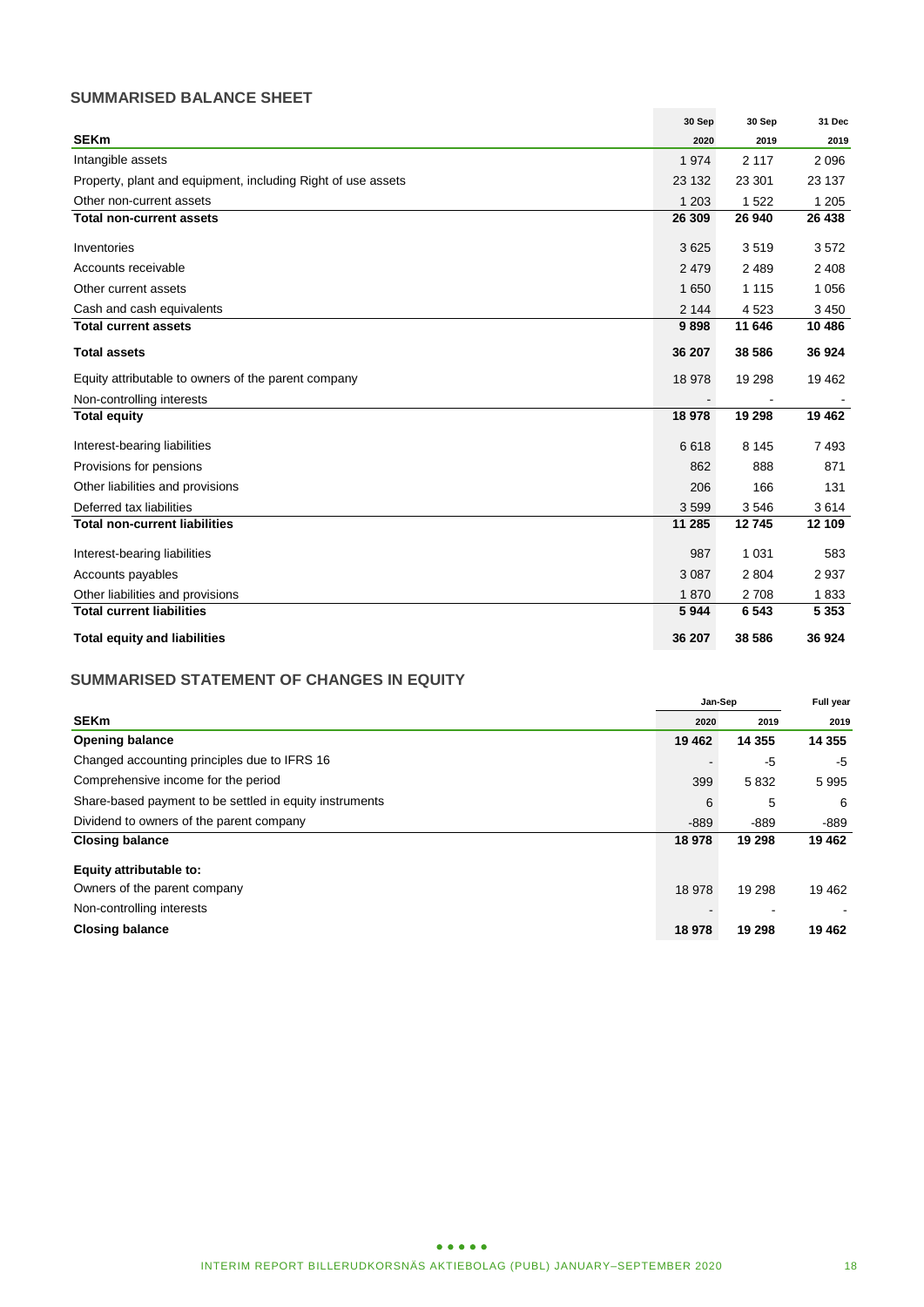### **SUMMARISED CASH FLOW STATEMENT**

|                                                                     | Quarter |           | Jan-Sep | Full year |         |
|---------------------------------------------------------------------|---------|-----------|---------|-----------|---------|
| <b>SEKm</b>                                                         | Q3-20   | $Q3 - 19$ | 2020    | 2019      | 2019    |
| Operating surplus, etc. *                                           | 506     | 576       | 1760    | 2 0 0 5   | 2674    |
| Net financial items, taxes, etc.                                    | 55      | $-43$     | $-111$  | $-46$     | 108     |
| Change in working capital, etc.                                     | 126     | $-365$    | $-570$  | $-700$    | $-463$  |
| Cash flow from operating activities                                 | 687     | 168       | 1 0 7 9 | 1 2 5 9   | 2 3 1 9 |
| Investments in intangible assets, property, plant and equipment     | $-267$  | $-629$    | $-941$  | $-2291$   | $-2868$ |
| Acquisition of financial assets / contribution associated companies |         | $-5$      | $-2$    | $-7$      | $-58$   |
| Disposal/repayment of financial assets/other holdings **            |         | 7         | 24      | 955       | 955     |
| Sale of subsidiary ***                                              |         | 7658      |         | 7658      | 7708    |
| Acquisition of subsidiary ***                                       |         | 5         |         | $-3774$   | $-3774$ |
| Dividend from associated companies                                  |         |           | 4       |           |         |
| Disposal of property, plant and equipment                           | 3       | 1         | 3       | 8         | 8       |
| Cash flow from investing activities                                 | $-264$  | 7037      | $-912$  | 2 5 4 9   | 1971    |
| Change in interest-bearing receivables                              | $-4$    |           | $-4$    |           |         |
| Change in interest-bearing liabilities                              | $-72$   | $-3411$   | $-574$  | 677       | $-421$  |
| Dividend to owners of the parent company                            |         |           | $-889$  | $-445$    | $-889$  |
| Cash flow from financing activities                                 | $-76$   | $-3411$   | $-1467$ | 232       | $-1310$ |
| Total cash flow (=change in cash and cash equivalents)              | 347     | 3794      | $-1300$ | 4 0 4 0   | 2980    |
| Cash and cash equivalents at start of period                        | 1799    | 718       | 3 4 5 0 | 456       | 456     |
| Translation differences in cash and cash equivalents                | $-2$    | 11        | -6      | 27        | 14      |
| Cash and cash equivalents at the end of the period                  | 2 1 4 4 | 4523      | 2 1 4 4 | 4523      | 3 4 5 0 |

**\*\*** Includes dividend from Bergvik Skog AB of SEK 24 million in the first nine months of 2020 and cash proceeds of SEK 935 million from divestment of Bergvik Skog Väst AB in second quarter of 2019.

**\*\*\*** Mainly the acquisition and sale of Bergvik Skog Öst in 2019.

### **\*RECONCILIATION OF OPERATING SURPLUS**

|                                                                            |                          | Quarter        | Jan-Sep | Full year |         |
|----------------------------------------------------------------------------|--------------------------|----------------|---------|-----------|---------|
| <b>SEKm</b>                                                                | $Q3 - 20$                | $Q3 - 19$      | 2020    | 2019      | 2019    |
| Operating profit                                                           | 86                       | 149            | 611     | 983       | 1 0 8 6 |
| Reversed depreciation                                                      | 484                      | 486            | 1 4 6 0 | 1 2 5 3   | 1 7 4 4 |
| Earnings from associated companies                                         | $-5$                     | 6              | $-17$   | 8         | 17      |
| <b>Pension liabilities</b>                                                 | $-10$                    | -9             | $-23$   | $-21$     | -44     |
| Other provisions                                                           | $-15$                    | $-41$          | $-7$    | $-137$    | $-168$  |
| Net of produced and sold electricity certificates and sold emission rights | $-35$                    | -46            | $-136$  | -93       | 10      |
| Incentive programmes                                                       | 3                        | 2              | 6       | 5         | 6       |
| Sale/Scrapping of fixed assets                                             | $-2$                     | $-1$           | $-2$    | -8        | 8       |
| Discontinued operations                                                    | $\blacksquare$           | 30             |         | 15        | 15      |
| Revaluation of biological assets                                           | $\overline{\phantom{0}}$ | $\blacksquare$ | $-132$  |           |         |
| <b>Operating surplus, etc</b>                                              | 506                      | 576            | 1760    | 2 0 0 5   | 2674    |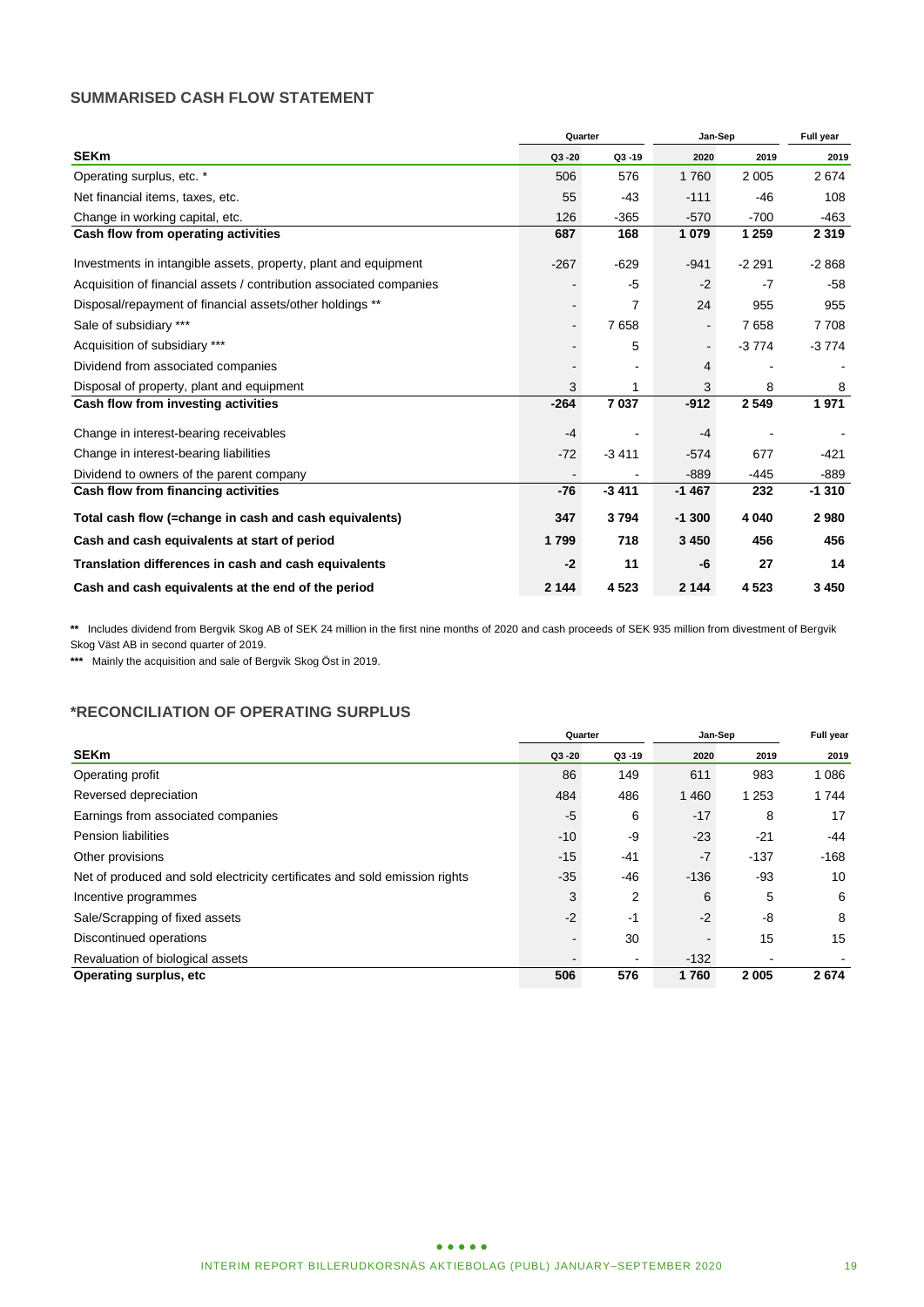### **NOTE 1 ACCOUNTING POLICIES**

The interim report for the Group is prepared in accordance with IAS 34 Interim Financial Reporting and the Swedish Annual Accounts Act. The accounting policies applied in this interim report are the same as those used in the most recent annual report for 2019, except for changed application of IAS 16 regarding forest land, which is described below, see pages 90-96 and page 138 for definitions of key figures. The interim report for the parent company is prepared in accordance with the Swedish Annual Accounts Act.

#### **Forest assets**

Forest assets include two parts, growing trees that are recognized as biological assets in accordance with IAS 41 – Agriculture, and forest land that is recognized in accordance with IAS 16 – Property, Plant and Equipment. From 30 June 2020 BillerudKorsnäs has changed the recognition of forest land from acquisition cost to fair value (the revaluation method). It implies that both biological assets and forest land are recognised at fair value.

The Group's forest assets are recognised at fair value mainly based on the transaction prices for forest properties in those areas where the Group has forests. Fair value measurement is based on measurement level 3. The total value of the forest assets is allocated across growing trees, which are recognised as biological assets, and forest land. Biological assets are recognised according to IAS41. The value allocated to the biological assets is established by calculating the present value of expected cash flows, less selling costs but before tax, from harvesting those trees currently growing. Calculation of present value uses a discount rate before tax of 5%. The value of the forest land is calculated as the difference between the total value of the forest assets and the biological assets. Changes in the fair value of biological assets are recognised in profit/loss. Changes in the fair value of forest land are recognised in other comprehensive income and accumulated in a separate component of equity, the revaluation surplus. If the fair value of forest land, however were to be less than cost, the difference would be recognised in profit/loss as an impairment loss.

Revaluation before tax in the second quarter of biological assets in the profit and loss has been recognized as an income amounting to SEK 132 million and revaluation of forest land have had a positive effect of SEK 148 million in other comprehensive income. The total forest assets are valued at SEK 393 million as of 30 September 2020.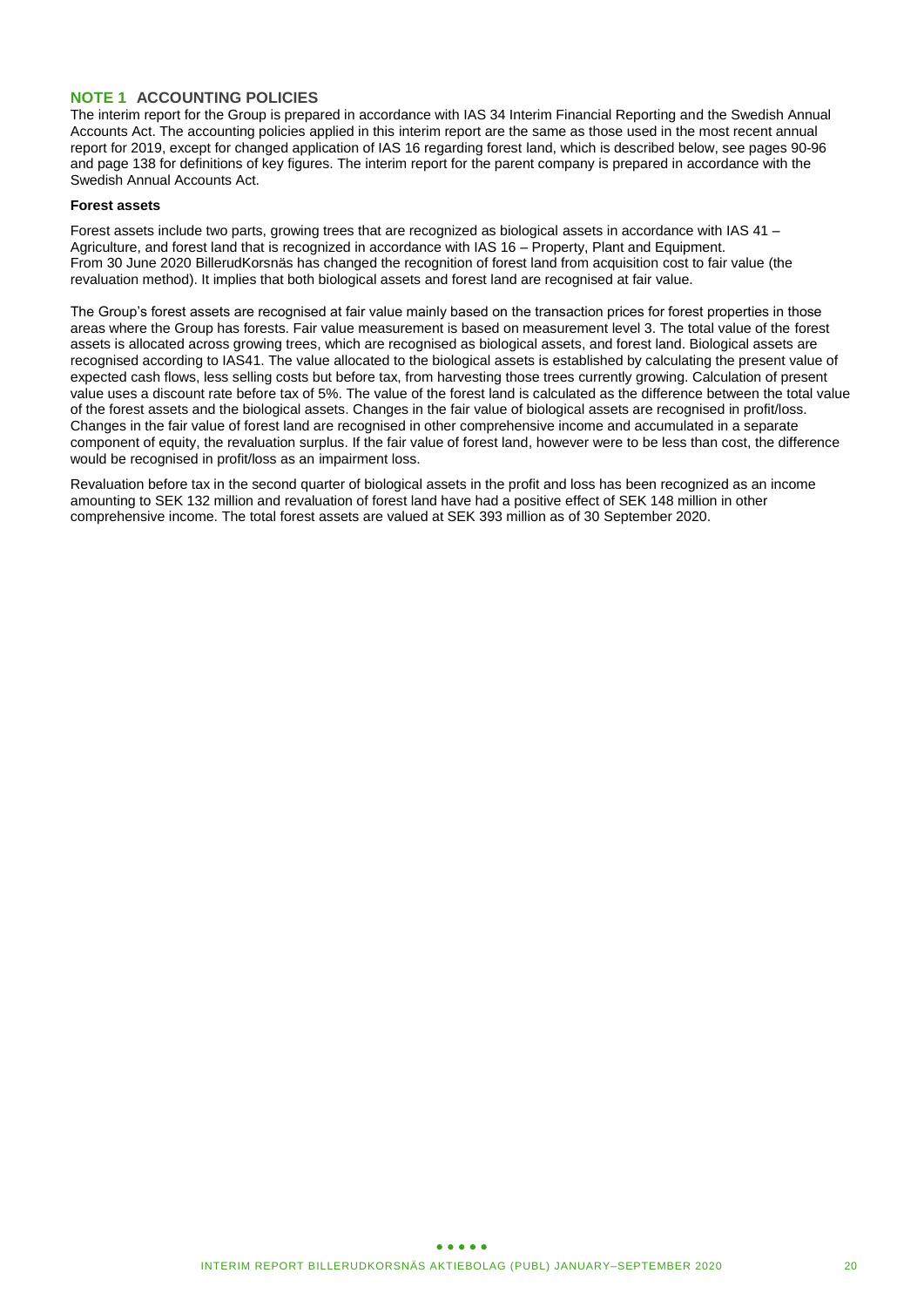#### **NOTE 2 FINANCIAL ASSETS AND LIABILITIES Fair value**

|                                          | <b>Fair value</b><br>through profit or<br>loss - hedge<br>accounting | Amortised<br>cost | other compre-<br>hensive income | Fair value through Financial liabilities<br>measured at<br>amortised costs | <b>Total</b><br>carrying<br>amount | Fair<br>value |
|------------------------------------------|----------------------------------------------------------------------|-------------------|---------------------------------|----------------------------------------------------------------------------|------------------------------------|---------------|
| Valuation classification                 | Level 2                                                              |                   | Level 3                         |                                                                            |                                    |               |
| Group 30 September 2020                  |                                                                      |                   |                                 |                                                                            |                                    |               |
| Other shares and participations          |                                                                      |                   | 115                             | $\blacksquare$                                                             | 115                                | 115           |
| Long-term receivables                    |                                                                      | 29                |                                 |                                                                            | 29                                 | 29            |
| Accounts receivable                      |                                                                      | 2479              |                                 | $\overline{\phantom{a}}$                                                   | 2479                               | 2 4 7 9       |
| Other receivables                        | 128                                                                  | 716               |                                 | $\blacksquare$                                                             | 844                                | 844           |
| Cash and cash equivalents                |                                                                      | 2 144             |                                 | $\blacksquare$                                                             | 2 144                              | 2 144         |
| <b>Total</b>                             | 128                                                                  | 5 3 6 8           | 115                             | $\overline{\phantom{0}}$                                                   | 5611                               | 5611          |
| Non-current interest-bearing liabilities |                                                                      |                   |                                 | 6618                                                                       | 6618                               | 6 6 4 4       |
| Current interest-bearing liabilities     |                                                                      |                   |                                 | 987                                                                        | 987                                | 990           |
| Accounts payables                        |                                                                      | ۰                 |                                 | 3 0 8 7                                                                    | 3 0 8 7                            | 3 0 8 7       |
| <b>Other liabilities</b>                 | 156                                                                  |                   |                                 | 226                                                                        | 382                                | 382           |
| <b>Total</b>                             | 156                                                                  |                   | $\blacksquare$                  | 10918                                                                      | 11 074                             | 11 103        |

|                                          | <b>Fair value</b><br>through profit or<br>loss - hedge<br>accounting | <b>Amortised</b><br>cost | other compre-<br>hensive income | Fair value through Financial liabilities<br>measured at<br>amortised costs | Total<br>carrying<br>amount | Fair<br>value |
|------------------------------------------|----------------------------------------------------------------------|--------------------------|---------------------------------|----------------------------------------------------------------------------|-----------------------------|---------------|
| Valuation classification                 | Level 2                                                              |                          | Level 3                         |                                                                            |                             |               |
| Group 31 December 2019                   |                                                                      |                          |                                 |                                                                            |                             |               |
| Other shares and participations          | $\overline{\phantom{a}}$                                             |                          | 160                             | $\blacksquare$                                                             | 160                         | 160           |
| Long-term receivables                    | 16                                                                   | 27                       | -                               |                                                                            | 43                          | 43            |
| Accounts receivable                      |                                                                      | 2 4 0 8                  |                                 | $\blacksquare$                                                             | 2 4 0 8                     | 2 4 0 8       |
| Other receivables                        | 105                                                                  | 407                      |                                 |                                                                            | 512                         | 512           |
| Cash and cash equivalents                | $\overline{\phantom{a}}$                                             | 3450                     |                                 | $\blacksquare$                                                             | 3 4 5 0                     | 3 4 5 0       |
| Total                                    | 121                                                                  | 6 2 9 2                  | 160                             |                                                                            | 6573                        | 6 5 7 3       |
| Non-current interest-bearing liabilities |                                                                      |                          |                                 | 7493                                                                       | 7493                        | 7519          |
| Current interest-bearing liabilities     |                                                                      |                          |                                 | 582                                                                        | 582                         | 582           |
| Accounts payables                        |                                                                      |                          |                                 | 2937                                                                       | 2937                        | 2937          |
| Other liabilities                        | 33                                                                   |                          | ۰                               | 286                                                                        | 319                         | 319           |
| Total                                    | 33                                                                   | $\blacksquare$           |                                 | 11 298                                                                     | 11 331                      | 11 357        |

### **NOTE 3 OTHER DISCLOSURES**

Other disclosures in accordance with IAS 34.16A can be found on the pages prior to the income statement and the statement of comprehensive income. Information regarding product areas/segments can be found on pages 5-7, information regarding financing on pages 8-9, seasonal effects on page 25 and events after the end of the quarter on page 3.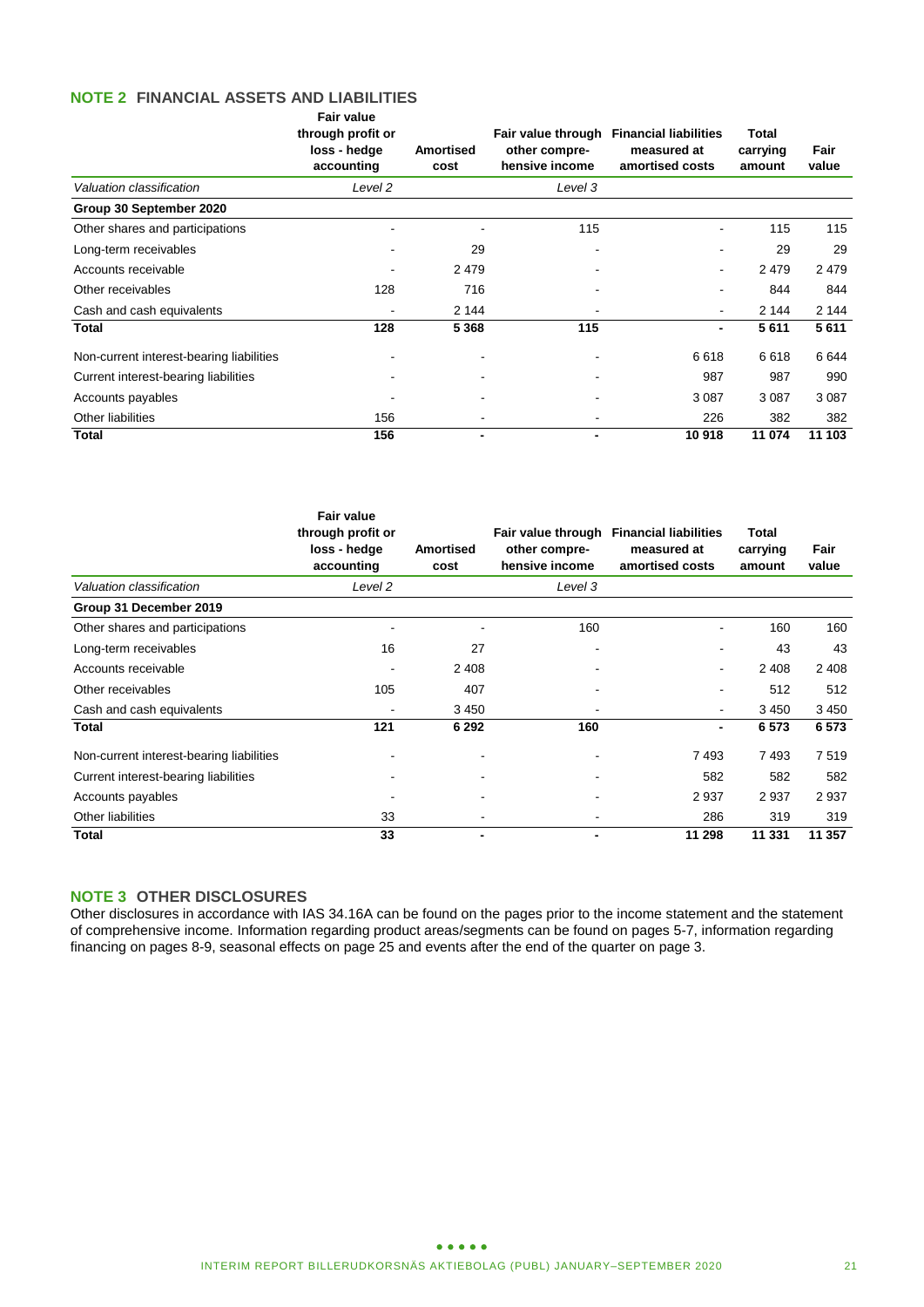# **KEY FIGURES**

|                                                           | Jan-Sep | Full year |                   |
|-----------------------------------------------------------|---------|-----------|-------------------|
|                                                           | 2020    | 2019      | 2019              |
| <b>Margins</b>                                            |         |           |                   |
| EBITDA, %                                                 | 11      | 12        | $12 \overline{ }$ |
| Operating margin, %                                       | 3       | 5         | 4                 |
| Return (rolling 12 months)                                |         |           |                   |
| Return on capital employed, %                             | 3       | 6         | 4                 |
| Return on equity, %                                       | 4       | 44        | 41                |
| Capital structure at end of period                        |         |           |                   |
| Capital employed, SEKm                                    | 25 28 2 | 24 8 20   | 24 938            |
| Working capital, SEKm                                     | 2792    | 1 6 6 9   | 2 1 5 9           |
| Equity attributable to owners of the parent company, SEKm | 18 978  | 19 298    | 19 4 62           |
| Interest-bearing net debt, SEKm                           | 6 3 0 5 | 5 5 2 2   | 5476              |
| Net debt/equity ratio                                     | 0.33    | 0.29      | 0.28              |
| Interest-bearing net debt / EBITDA, multiple              | 2.4     | 1.8       | 1.9               |
| Key figures per share                                     |         |           |                   |
| Earnings per share, SEK                                   | 2.02    | 30.89     | 32.50             |
| Dividend (for the financial year) per share, SEK          |         |           | 4.30              |
| Other key figures                                         |         |           |                   |
| Working capital as percentage of net sales, %             | 13      | 7         | 8                 |
| Operative investments, SEKm                               | 941     | 2 2 9 1   | 2868              |
| Average number of employees                               | 4 4 7 8 | 4 602     | 4596              |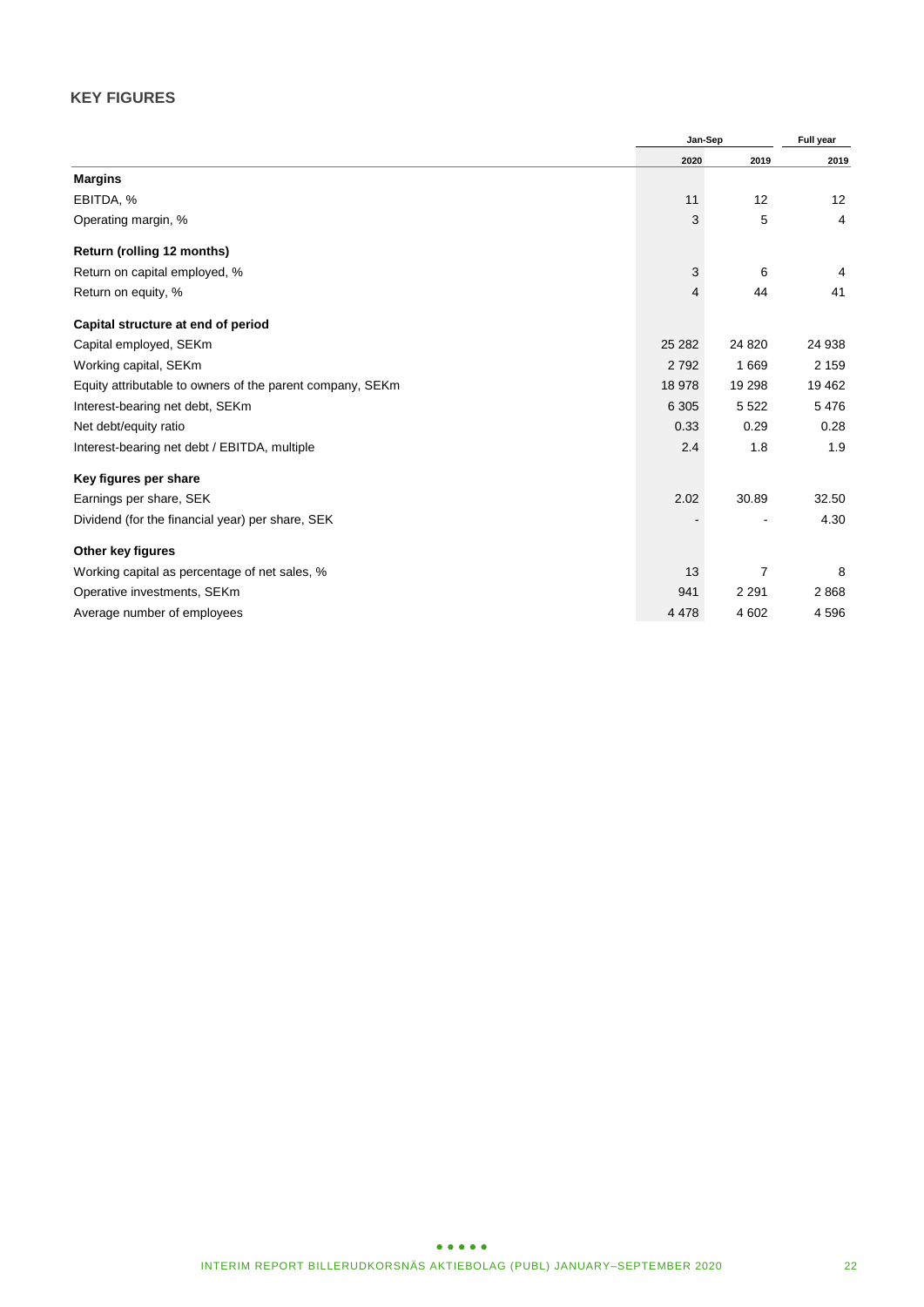### **RECONCILIATION OF ALTERNATIVE PERFORMANCE MEASURES**

|                                                                   |                | Quarter |                | Jan-Sep | Full year |         |
|-------------------------------------------------------------------|----------------|---------|----------------|---------|-----------|---------|
| <b>Adjusted EBITDA, SEKm</b>                                      | $Q3 - 20$      | Q2 - 20 | $Q3 - 19$      | 2020    | 2019      | 2019    |
| Operating profit                                                  | 86             | 245     | 149            | 611     | 983       | 1 0 8 6 |
| Depreciation and impairment of non-current assets                 | 484            | 490     | 486            | 1460    | 1 2 5 3   | 1 744   |
| <b>EBITDA</b>                                                     | 570            | 735     | 635            | 2 0 7 1 | 2 2 3 6   | 2830    |
| Items affecting comparability                                     |                | 39      | $\overline{4}$ | 64      | $-23$     | 1       |
| <b>Adjusted EBITDA</b>                                            | 570            | 774     | 639            | 2 1 3 5 | 2 2 1 3   | 2831    |
| <b>Adjusted Operating profit, SEKm</b>                            |                |         |                |         |           |         |
| Operating profit                                                  | 86             | 245     | 149            | 611     | 983       | 1 0 8 6 |
| Items affecting comparability                                     | $\blacksquare$ | 39      | 4              | 64      | $-23$     | 1       |
| <b>Adjusted Operating profit</b>                                  | 86             | 284     | 153            | 675     | 960       | 1 0 8 7 |
| Adjusted earnings per share, SEK                                  |                |         |                |         |           |         |
| Profit attributed to owners of the parent company, SEKm           | 52             | 202     | 5754           | 418     | 6 3 8 7   | 6720    |
| Items affecting comparability, attributed to owners of the parent |                |         |                |         |           |         |
| company, SEKm <sup>*</sup>                                        |                | 32      | $-5655$        | 52      | $-5677$   | -5 708  |
| Adjusted profit attributed to owners of the parent company,       |                |         |                |         |           |         |
| <b>SEKm</b>                                                       | 52             | 234     | 99             | 470     | 710       | 1012    |
| Weighted number of outstanding shares, thousands                  | 206 832        | 206 809 | 206 790        | 206 810 | 206 751   | 206 761 |
| Adjusted earnings per share                                       | 0.25           | 1.13    | 0.48           | 2.27    | 3.43      | 4.89    |
| Adjusted Return on capital employed (ROCE), SEKm                  |                |         |                |         |           |         |
| Adjusted Operating profit over 12 months **                       | 802            | 869     | 1 4 0 4        | 802     | 1 4 0 4   | 1 0 8 7 |
| Average capital employed over 12 months                           | 25 146         | 24 790  | 23773          | 25 146  | 23 773    | 24 270  |
| Adjusted Return on capital employed                               | 3%             | 4%      | 6%             | 3%      | 6%        | 4%      |
| Interest-bearing net debt / Adjusted EBITDA, multiple             |                |         |                |         |           |         |
| Interest-bearing net debt                                         | 6 3 0 5        | 6710    | 5 5 2 2        | 6 3 0 5 | 5 5 2 2   | 5476    |
| Adjusted EBITDA over 12 months**                                  | 2753           | 2822    | 3024           | 2753    | 3 0 24    | 2831    |
| Interest-bearing net debt / Adjusted EBITDA                       | 2.3            | 2.4     | 1.8            | 2.3     | 1.8       | 1.9     |
| Items affecting comparability, SEKm                               |                |         |                |         |           |         |
| New board machine in Gruvön - additional costs (Operating         |                |         |                |         |           |         |
| expenses)                                                         |                |         | 4              |         | 35        | 40      |
| New board machine in Gruvön - restructuring (Operating            |                |         |                |         |           |         |
| expenses)                                                         |                |         | -30            |         | $-50$     | -50     |
| Restructuring (Operating expenses)                                |                | 11      | 30             | 36      | 30        | 49      |
| Workplace environment (Operating expenses)                        |                |         | $\blacksquare$ |         | $-32$     | $-32$   |
| Revaluation of biological assets (Change in value of biological   |                |         |                |         |           |         |
| assets)                                                           |                | $-132$  | ۰              | $-132$  |           |         |
| UPM - compensation (Raw materials and consumables)                |                | 160     | ä,             | 160     |           |         |
| Other (Operating expenses)                                        |                |         |                |         | -6        | -6      |
| Items affecting comparability                                     | $\mathbf{0}$   | 39      | 4              | 64      | $-23$     | 1       |
|                                                                   |                |         |                |         |           |         |

\*Includes Profit from discountinued operations in 2019.

\*\*12 months is calculated by adding accumulated amounts for the current year plus full previous year, minus prior year's accumulated amounts for periods exceeding 12 months from the balance sheet date.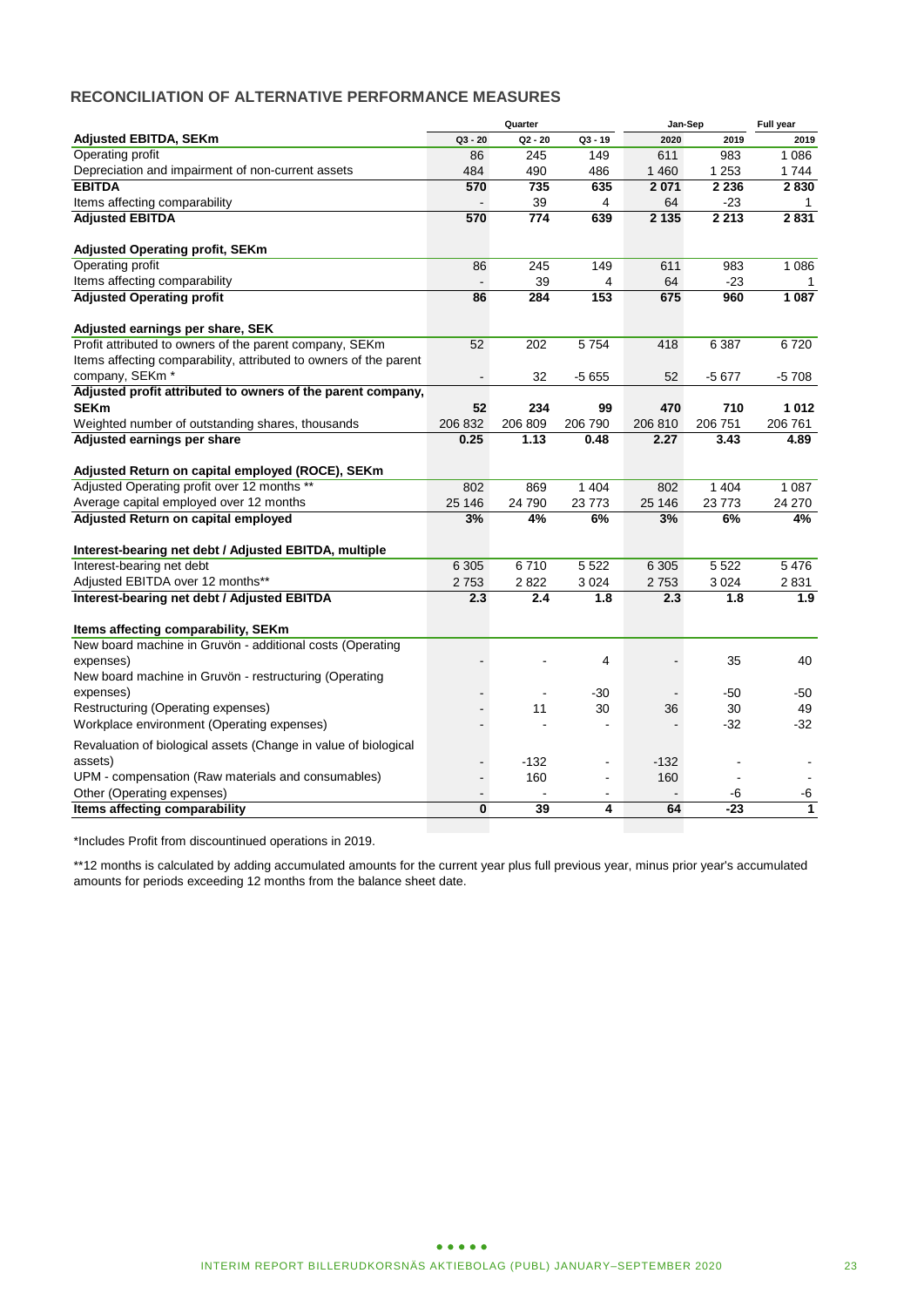# **RECONCILIATION OF ALTERNATIVE PERFORMANCE MEASURES (CONT.)**

|                                               | 30 Sep  | 30 Sep  | 31 Dec  |
|-----------------------------------------------|---------|---------|---------|
| Capital employed, SEKm                        | 2020    | 2019    | 2019    |
| Total assets                                  | 36 207  | 38 586  | 36 923  |
| Accounts payables                             | $-3087$ | $-2804$ | $-2937$ |
| Other liabilities and provisions              | $-2076$ | $-2873$ | $-1964$ |
| Deferred tax liabilities                      | $-3599$ | $-3546$ | $-3614$ |
| Interest-bearing non-current assets           | $-19$   | $-20$   | $-20$   |
| Cash and Cash equivalents                     | $-2144$ | $-4523$ | $-3450$ |
| Capital employed                              | 25 28 2 | 24 8 20 | 24 938  |
|                                               |         |         |         |
|                                               | 30 Sep  | 30 Sep  | 31 Dec  |
| <b>Working capital, SEKm</b>                  | 2020    | 2019    | 2019    |
| Inventories                                   | 3625    | 3519    | 3572    |
| Accounts receivables                          | 2 4 7 9 | 2 4 8 9 | 2 4 0 8 |
| Other operating receivables                   | 1650    | 1 1 1 5 | 1056    |
| Accounts payables                             | $-3087$ | $-2804$ | $-2937$ |
| Other operating liabilities (excl provisions) | $-1795$ | $-2595$ | $-1743$ |
| <b>Tax liabilities</b>                        | -80     | $-55$   | $-197$  |
| <b>Working capital</b>                        | 2792    | 1669    | 2 1 5 9 |
|                                               |         |         |         |
|                                               | 30 Sep  | 30 Sep  | 31 Dec  |
| Interest-bearing net debt, SEKm               | 2020    | 2019    | 2019    |
| Interest bearing provisions                   | 863     | 888     | 871     |
| Interest bearing non-current liabilities      | 6618    | 8 1 4 5 | 7493    |
| Interest bearing current liabilities          | 987     | 1 0 3 2 | 582     |
| Interest-bearing non-current assets           | $-19$   | $-20$   | $-20$   |
| Cash and Cash equivalents                     | $-2144$ | $-4523$ | $-3450$ |
| Interest-bearing net debt                     | 6 3 0 5 | 5 5 22  | 5476    |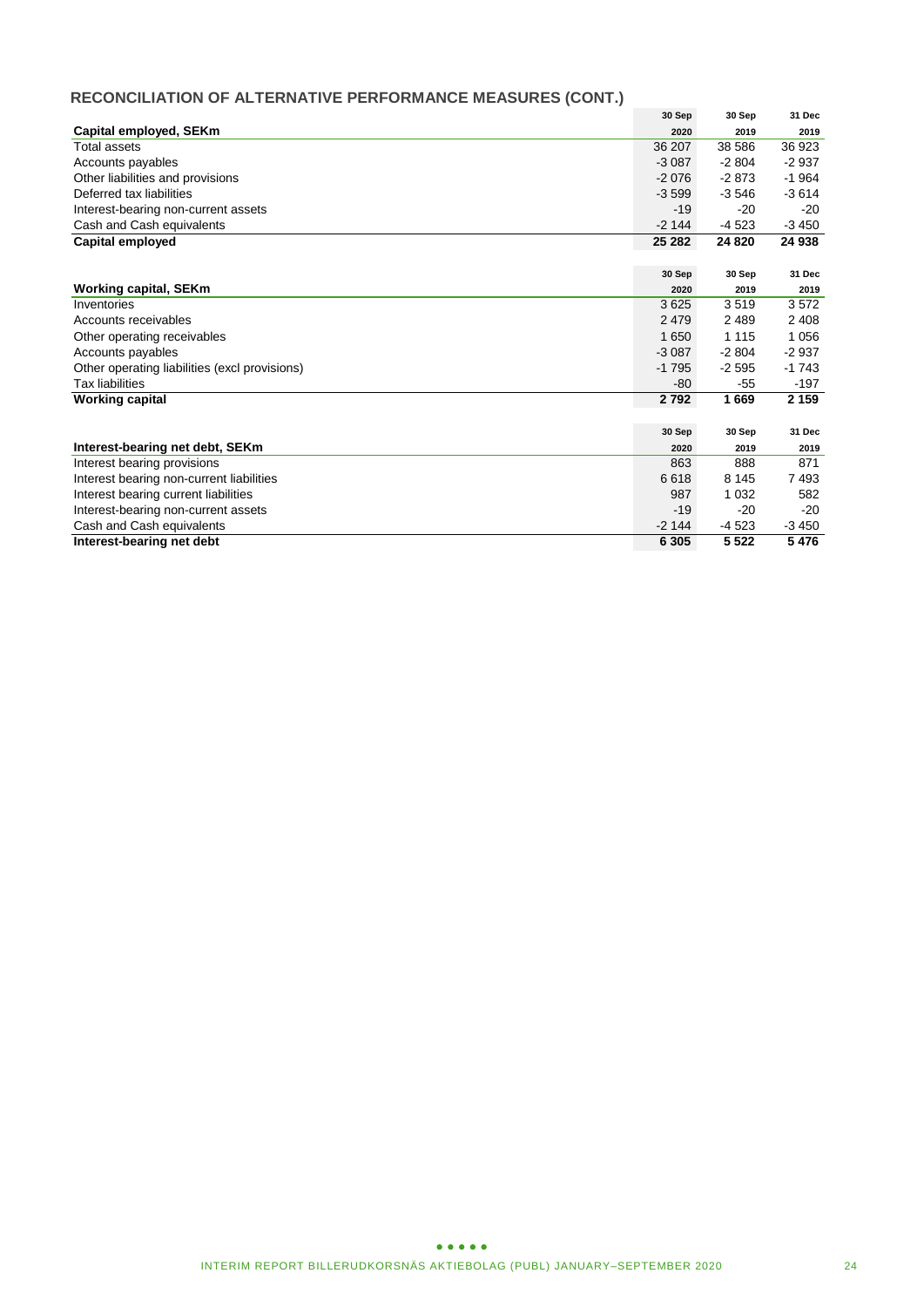# Seasonal effects

BillerudKorsnäs' business is subject to seasonal fluctuations to a relatively limited extent. Periodical maintenance shutdowns have the largest impact, as they involve each unit stopping production for around one week. The loss of production results in somewhat lower deliveries over an extended period before, during and after the shutdown. It should also be noted that the Group usually has a somewhat higher cost level in the fourth quarter than in previous quarters.

#### **PLANNED MAINTENANCE SHUTDOWNS**

In addition to ongoing maintenance during production, BillerudKorsnäs' production units normally also require more extensive maintenance at some time during the year. Maintenance requires the production of pulp, paper and board to stop. The principal cost items in a maintenance shutdown are loss of volumes arising from the shutdown and fixed costs, mainly maintenance and overtime costs, as well as a certain portion of variable costs including higher consumption of electricity and wood when production is restarted. The effects of shutdowns on earnings vary depending on the extent of the measures carried out, their nature and the actual length of the shutdown. The estimated cost of shutdown involves an assessment of the impact on earnings of a normal shutdown compared with a quarter during which no periodic maintenance shutdown takes place.

In the third quarter of 2020 planned maintance shutdowns were carried out in Gävle, Gruvön and Karlsborg. The total cost amounted to approximately SEK 399 million, which was SEK 39 million more than expected. No planned maintenance shutdowns were carried out in the first six months of 2020. Due to the Covid-19, all planned maintenance shutdowns were postponed until the second half of 2020.

### **ESTIMATED MAINTENANCE SHUTDOWN COST**

| <b>Production units</b> | <b>Estimated shutdown</b><br>cost <sup>1</sup> |              | Estimated breakdown of shutdown cost | <b>Planned dates of maintenance</b><br>shutdown |                |                          |                |
|-------------------------|------------------------------------------------|--------------|--------------------------------------|-------------------------------------------------|----------------|--------------------------|----------------|
|                         | <b>SEKm</b>                                    | <b>Board</b> | Paper                                | <b>Solution</b>                                 | 2020           | 2019                     | 2018           |
| Gävle                   | ~150                                           | 100%         |                                      |                                                 | Q3             | Q <sub>2</sub>           | Q3             |
| Gruvön                  | ~155                                           | ~1.95%       | $~2\%$                               | $-3%$                                           | Q3             | Q3                       | Q <sub>2</sub> |
| Frövi                   | $-110$                                         | 100%         |                                      |                                                 | Q4             | Q4                       | Q <sub>4</sub> |
| Skärblacka              | ~150                                           | $~10\%$      | ~100%                                |                                                 | Q <sub>4</sub> | Q <sub>2</sub>           | Q <sub>2</sub> |
| Karlsborg               | $~1$ - 55                                      |              | $~108\%$                             | $~2\%$                                          | Q3             | Q3                       | Q3             |
| Pietarsaari             | ~15                                            |              | 100%                                 |                                                 | Q <sub>4</sub> | $\overline{\phantom{a}}$ | Q <sub>4</sub> |
| Rockhammar              | ~15                                            | 100%         |                                      |                                                 | Q <sub>4</sub> | Q4                       | Q4             |

<sup>1</sup>Maintenance shutdowns at Beetham have an insignificant effect on BillerudKorsnäs' total earnings.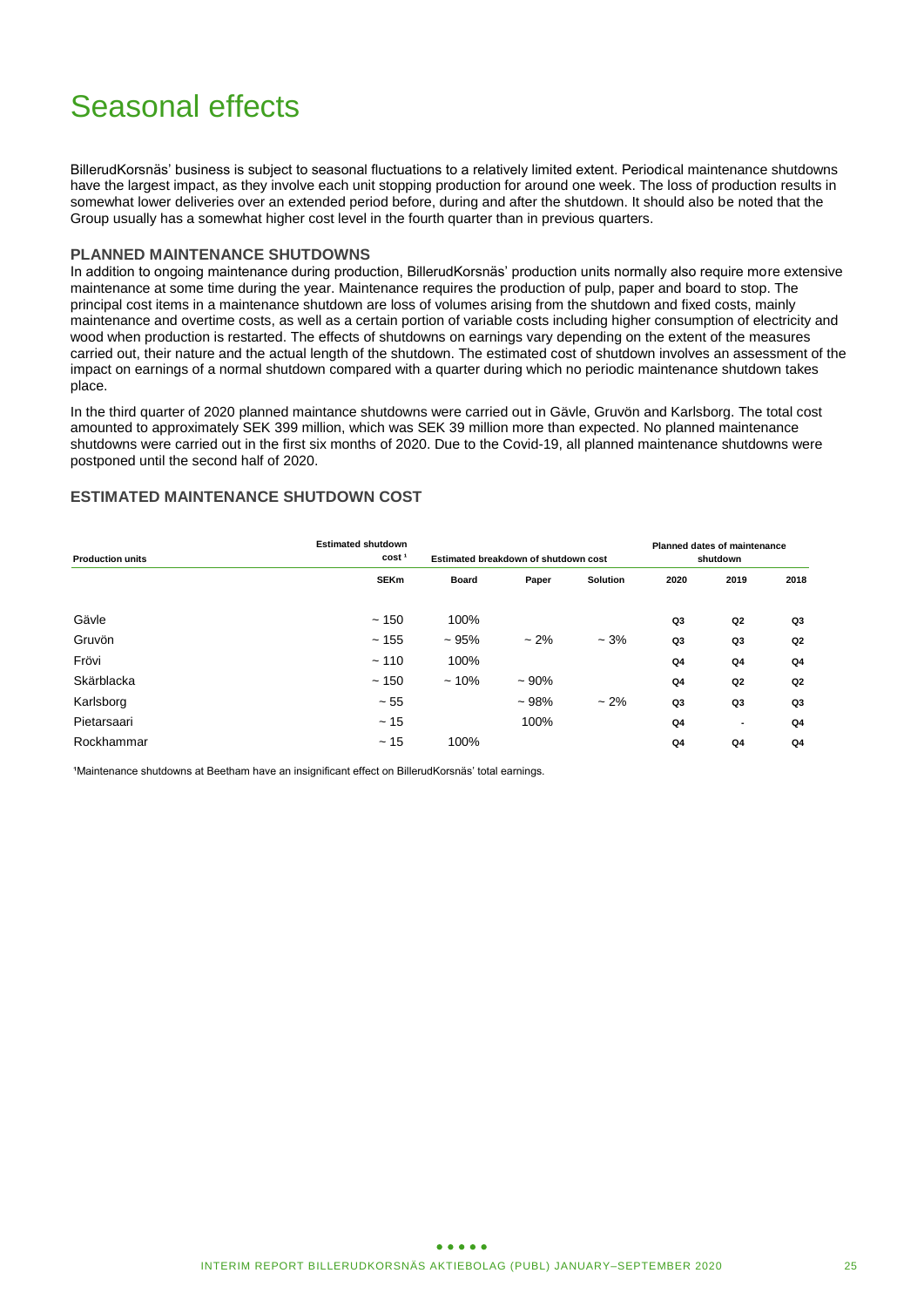# **Definitions**

**ADJUSTED KEY FIGURES**

Adjusted key figures on EBITDA, Operating profit, Return on capital employed and Earnings per share provide a better understanding of the underlying business performance and enhance comparability from period to period, when the effect of items affecting comparability are adjusted for. Items affecting comparability can include additional project costs for major projects, major restructuring/writedowns/revaluations, litigations, specific impact due to strategic decisions, and significant earnings effects from acquisition and disposals.

#### **ADJUSTED EBITDA**

Operating profit before depreciation and amortisation adjusted for items affecting comparability.

**ADJUSTED EARNINGS PER SHARE** Earnings per share adjusted for items affecting comparability after tax attributable to owners of the parent company.

**ADJUSTED OPERATING PROFIT** Operating profit adjusted for items affecting comparability.

#### **CAPITAL EMPLOYED**

Total assets less non-interest bearing liabilities, non-interest bearing provisions and interest-bearing assets. The measure is used to quantify the net total assets used in the operating business, and is used as a component in measuring operating profitability.

#### **EARNINGS PER SHARE**

Profit for the period, attributable to owners of the parent, divided by the average number of shares in the market.

#### **EQUITY**

Equity at the end of the period.

#### **EBITDA**

Operating profit before depreciation and amortisation (EBITDA = Earnings before Interest, Taxes, Depreciation and Amortisation). EBITDA is a measure of operating performance. It is a profit measure that is close to the cash flow from operating activities.

#### **EBITDA, %**

Operating profit before depreciation (EBITDA = Earnings before Interest, Taxes, Depreciation and Amortisation) as a percentage of net sales. The measure is used in business review as well as for benchmarking with peer companies.

**INTEREST-BEARING NET DEBT** Interest-bearing provisions and liabilities less interest-bearing assets. The measure is used to quantify the debt financing, taken the amount of financial assets into account. The measure is used as a component in measuring financial risk.

#### **INTEREST-BEARING NET DEBT/ EBITDA**

Interest bearing net debt at the end of the period divided by EBITDA for the last twelve months. The measure shows the size of the interest-bearing net debt compared to the repayment capacity. A higher (lower) ratio indicates a higher (lower) risk.

**INTEREST-BEARING NET DEBT/ADJUSTED EBITDA** Interest bearing net debt at the end of the period divided by EBITDA for the last twelve months adjusted for items affecting comparability.

**NET DEBT/EQUITY RATIO** Interest-bearing net debt divided by equity. The ratio shows the mix between interest-bearing net debt and equity financing. A higher ratio means higher financial leverage and may have positive effects on return on equity, but imply a higher financial risk.

#### **OPERATING CASH FLOW AFTER OPERATIVE INVESTMENTS**

Cash flow from the operating activities, including gross investments in property, plant and equipment, and intangible assets. The measure shows cash flow generated in the operating business, which provides the amount of cash flows available to repay debt, acquire and invest in other businesses and pay dividends to the shareholders.

#### **OPERATING MARGIN**

Operating profit as a percentage of net sales. Operating margin shows the percentage of revenue remaining as operating profit after deducting all operating expenses. The measure is used in business review as well as for benchmarking with peer companies.

#### **RETURN ON CAPITAL EMPLOYED (ROCE)**

Operating profit calculated over 12 months as a percentage of average capital employed calculated per quarter. The return on capital employed is a measure that shows how effectively total net operating assets are used in order to generate return in the operating business. The measure takes capital invested in the operating activities into account and is used in business review and benchmarking with peer companies.

#### **RETURN ON EQUITY**

Profit calculated over 12 months, attributable to owners of the parent company, as a percentage of average shareholders' equity calculated per quarter, attributable to owners of the parent company. The measure represents total profitability compared to the equity invested by the parent company's shareholders.

#### **WORKING CAPITAL**

Inventories, accounts receivables and other operating receivables less accounts payables and other operating liabilities. The measure shows the amount of current net assets that is tied up in the business. Together with non-current assets, working capital constitutes the operating capital employed to generate operating returns.

#### **WORKING CAPITAL AS PERCENTAGE OF NET SALES**

Average working capital for the last three months, divided by annual net sales at year end or annualised net sales during interim-quarter (net sales for the quarter multiplied by four). Working capital in relation to net sales shows how effectively the working capital is used. A lower percentage means less capital is tied up to generate a given amount of revenue, and an increased ability to internally finance growth and return to shareholders.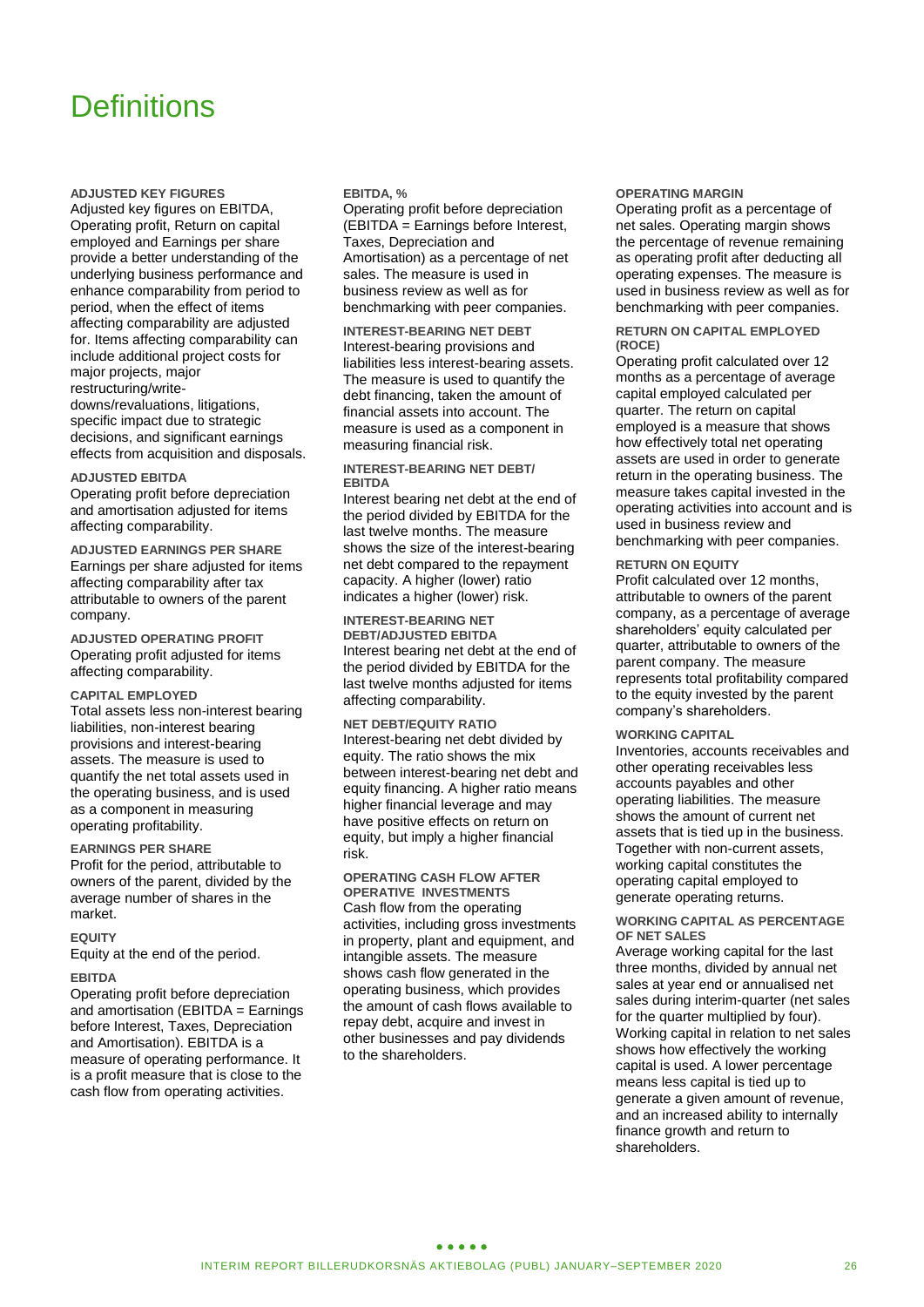# Parent company

### **SUMMARISED INCOME STATEMENT**

|                                                 | Quarter   |                | Jan-Sep | <b>Full Year</b> |         |
|-------------------------------------------------|-----------|----------------|---------|------------------|---------|
| <b>SEKm</b>                                     | $Q3 - 20$ | $Q3 - 19$      | 2020    | 2019             | 2019    |
| Operating income*                               | 125       | 80             | 308     | 204              | 205     |
| Operating expenses                              | $-100$    | -96            | $-381$  | $-356$           | -526    |
| <b>Operating profit/loss</b>                    | 25        | $-16$          | $-73$   | $-152$           | $-321$  |
| Financial income and expenses**                 | $-31$     | -40            | $-84$   | $-134$           | 1847    |
| Profit/Loss after financial income and expenses | -6        | -56            | $-157$  | $-286$           | 1526    |
| Appropriations                                  |           | $\blacksquare$ |         |                  | 679     |
| Profit/loss before tax                          | -6        | -56            | $-157$  | $-286$           | 2 2 0 5 |
| Taxes                                           | 4         | 11             | 39      | 60               | -40     |
| Net profit/loss for the period                  | $-2$      | $-45$          | $-118$  | $-226$           | 2 1 6 5 |

\* Including currency hedging etc.

\*\* Financial income includes an anticipated dividend from BillerudKorsnäs Skog & Industri AB of SEK 2 000 million in the fourth quarter 2019.

### **SUMMARISED BALANCE SHEET**

|                                     | 30 Sep  | 30 Sep  | 31 Dec |
|-------------------------------------|---------|---------|--------|
| <b>SEKm</b>                         | 2020    | 2019    | 2019   |
| Non-current assets                  | 10 689  | 10 666  | 10 688 |
| <b>Current assets</b>               | 15 2 62 | 18 460  | 20 042 |
| <b>Total assets</b>                 | 25 951  | 29 1 26 | 30730  |
| Shareholders' equity                | 7536    | 6 1 4 7 | 8537   |
| Untaxed reserves                    | 1512    | 1526    | 1512   |
| Provisions                          | 232     | 216     | 238    |
| Liabilities                         | 16 671  | 21 237  | 20 443 |
| <b>Total equity and liabilities</b> | 25 951  | 29 1 26 | 30 730 |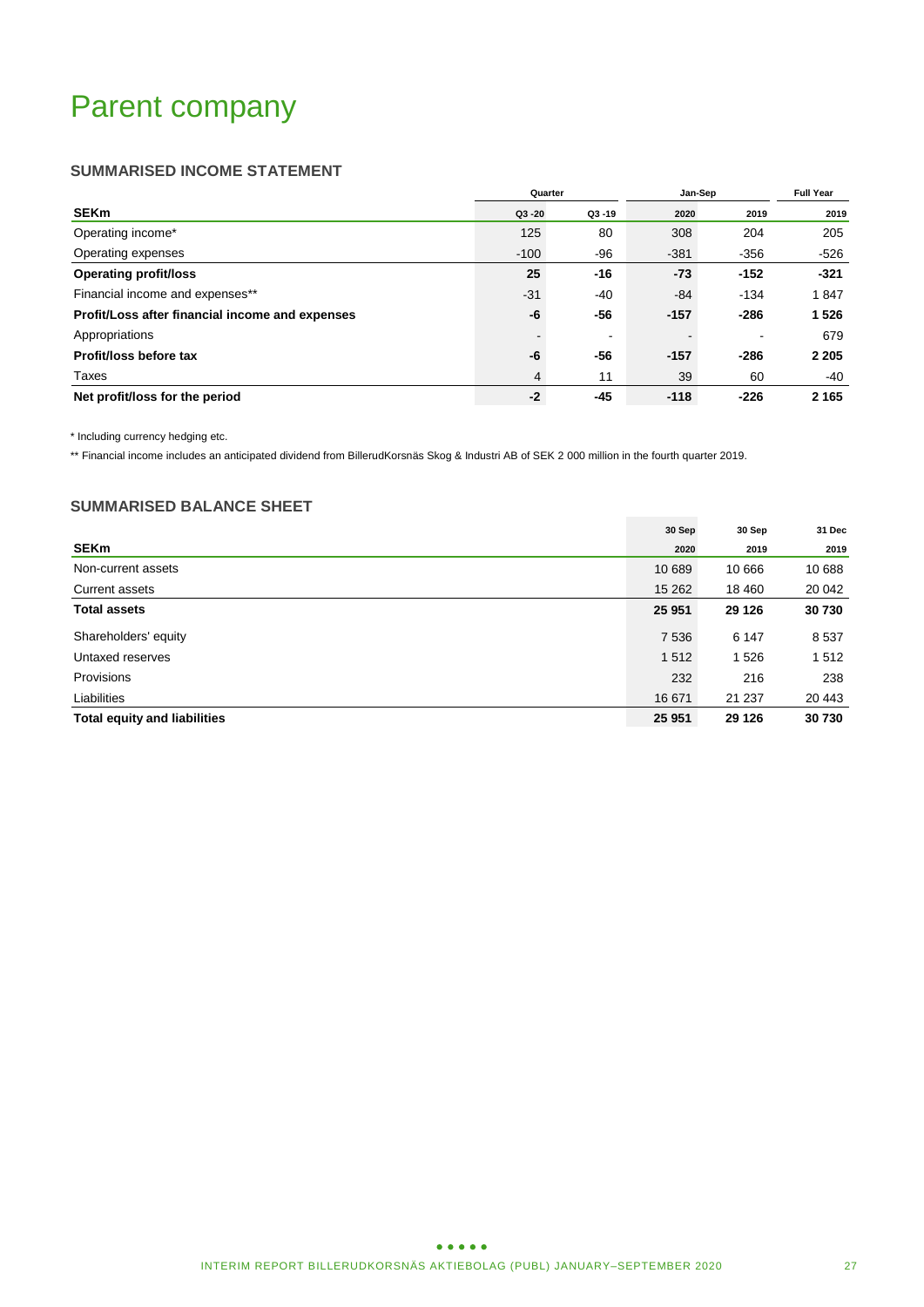### **QUARTERLY DATA**

The Group's business has been managed and reported according to BillerudKorsnäs' three divisions until July 31, 2020. The Group is since August 1, 2020, organized on the basis of the functional areas Wood Supply, Operations and Commercial and is governed by two product areas Board and Paper (former Division Board and Division Paper), and Solutions (former Division Solutions).

Other includes Wood Supply, Scandfibre Logistics AB, rental operations, tech centres, logistics, parts of strategic and project purchasing, dormant companies, income from the sale of businesses, items affecting comparability and costs due to increased investments in the production structure. Other also includes Group-wide functions, Group eliminations (including IFRS 16 starting in Q1 2019) and profit/loss from participation in associated companies. Currency hedging etc. includes results from hedging of the Group's net currency flows and revaluation of accounts receivables and payments from customers. The part of the currency exposure that relates to changes in exchange rates for invoicing is included in the product area's profit/loss.

### **Quarterly net sales per product area and for the Group**

|                        |           | 2020<br>2019 |         |        |           |           | 2018      | 2020      | 2019    |         |
|------------------------|-----------|--------------|---------|--------|-----------|-----------|-----------|-----------|---------|---------|
| <b>SEKm</b>            | $Q3 - 20$ | Q2 -20       | Q1 -20  | Q4 -19 | $Q3 - 19$ | $Q2 - 19$ | $Q1 - 19$ | $Q4 - 18$ | Jan-Sep | Jan-Sep |
| Product area Board     | 3 1 4 9   | 3656         | 3712    | 3414   | 3 2 7 9   | 3463      | 3536      | 3 1 7 8   | 10517   | 10 278  |
| Product area Paper     | 1 707     | 825          | 880     | 1 776  | 1932      | 2 1 2 9   | 2 3 0 5   | 2048      | 5412    | 6 3 6 6 |
| Solutions              | 216       | 190          | 205     | 250    | 266       | 268       | 206       | 257       | 611     | 740     |
| Other                  | 459       | 562          | 551     | 447    | 376       | 471       | 485       | 436       | 572     | 332     |
| Currency hedging, etc. | 30        | $-77$        | 16      | $-72$  | $-20$     | $-38$     | $-28$     | $-76$     | $-31$   | $-86$   |
| <b>Total Group</b>     | 5561      | 6 156        | 6 3 6 4 | 5815   | 5833      | 6 2 9 3   | 6 5 0 4   | 5843      | 18 081  | 18 630  |

### **Quarterly EBITDA per product area and for the Group**

|                        |           | 2020      |        | 2019      |           |           |           | 2018      | 2020    | 2019    |
|------------------------|-----------|-----------|--------|-----------|-----------|-----------|-----------|-----------|---------|---------|
| <b>SEKm</b>            | $Q3 - 20$ | $Q2 - 20$ | Q1 -20 | $Q4 - 19$ | $Q3 - 19$ | $Q2 - 19$ | $Q1 - 19$ | $Q4 - 18$ | Jan-Sep | Jan-Sep |
| Product area Board     | 269       | 602       | 578    | 520       | 384       | 399       | 683       | 629       | 1449    | 466     |
| Product area Paper     | 236       | 303       | 263    | 220       | 268       | 242       | 466       | 359       | 802     | 976     |
| Solutions              | 23        | 3         | 10     | 19        | 17        | 15        | 13        | 14        | 36      | 45      |
| Other                  | 12        | $-97$     | $-100$ | $-92$     | -14       | $-39$     | $-112$    | $-133$    | $-185$  | $-165$  |
| Currency hedging, etc. | 30        | $-76$     | 15     | $-73$     | $-20$     | $-38$     | $-28$     | $-75$     | $-31$   | -86     |
| <b>Total Group</b>     | 570       | 735       | 766    | 594       | 635       | 579       | 022       | 794       | 2071    | 2 2 3 6 |

#### **Quarterly EBITDA margin per product area and for the Group**

| 2020               |           |        |        | 2019      |           |           |           | 2018      | 2020    | 2019    |
|--------------------|-----------|--------|--------|-----------|-----------|-----------|-----------|-----------|---------|---------|
| %                  | $Q3 - 20$ | Q2 -20 | Q1 -20 | $Q4 - 19$ | $Q3 - 19$ | $Q2 - 19$ | $Q1 - 19$ | $Q4 - 18$ | Jan-Sep | Jan-Sep |
| Product area Board | 9         | 16     | 16     | 15        | 12        | 12        | 19        | 20        | 14      | 14      |
| Product area Paper | 14        | 17     | 14     | 12        | 14        |           | 20        | 18        | 15      | 15      |
| Solutions          | 11        |        | 5      | 8         | 6         | 6         | 6         | 5         | 6       | -6      |
| Group              | 10        | 12     | 12     | 10        | 11        | 9         | 16        | 14        | 11      | 12      |

### **Adjusted quarterly EBITDA, including maintenance shutdowns, per product area and for the Group**

|                               | 2020      |           |                |           | 2019      |           | 2018      | 2020      | 2019    |         |
|-------------------------------|-----------|-----------|----------------|-----------|-----------|-----------|-----------|-----------|---------|---------|
| <b>SEKm</b>                   | $Q3 - 20$ | $Q2 - 20$ | Q1 -20         | $Q4 - 19$ | $Q3 - 19$ | $Q2 - 19$ | $Q1 - 19$ | $Q4 - 18$ | Jan-Sep | Jan-Sep |
| Product area Board            | 597       | 602       | 578            | 646       | 521       | 567       | 683       | 763       | 1777    | 1 7 7 1 |
| Product area Paper            | 305       | 303       | 263            | 220       | 324       | 382       | 466       | 373       | 871     | 1 1 7 2 |
| Solutions                     | 25        | 3         | 10             | 19        | 18        | 15        | 13        | 14        | 38      | 46      |
| Other                         | 12        | $-58$     | $-75$          | $-68$     | $-10$     | $-79$     | -99       | $-117$    | $-121$  | $-188$  |
| Currency hedging, etc.        | 30        | $-76$     | 15             | $-73$     | $-20$     | $-38$     | $-28$     | $-75$     | $-31$   | -86     |
| <b>Total Group</b>            | 969       | 774       | 791            | 744       | 833       | 847       | 1 0 3 5   | 958       | 2 5 3 4 | 2715    |
| Costs for maint, shutdowns    | $-399$    | -         | $\blacksquare$ | $-126$    | $-194$    | $-308$    |           | $-148$    | $-399$  | $-502$  |
| Items affecting comparability | $\sim$    | $-39$     | $-25$          | $-24$     | $-4$      | 40        | $-13$     | $-16$     | $-64$   | 23      |
| <b>EBITDA</b>                 | 570       | 735       | 766            | 594       | 635       | 579       | 1 0 2 2   | 794       | 2071    | 2 2 3 6 |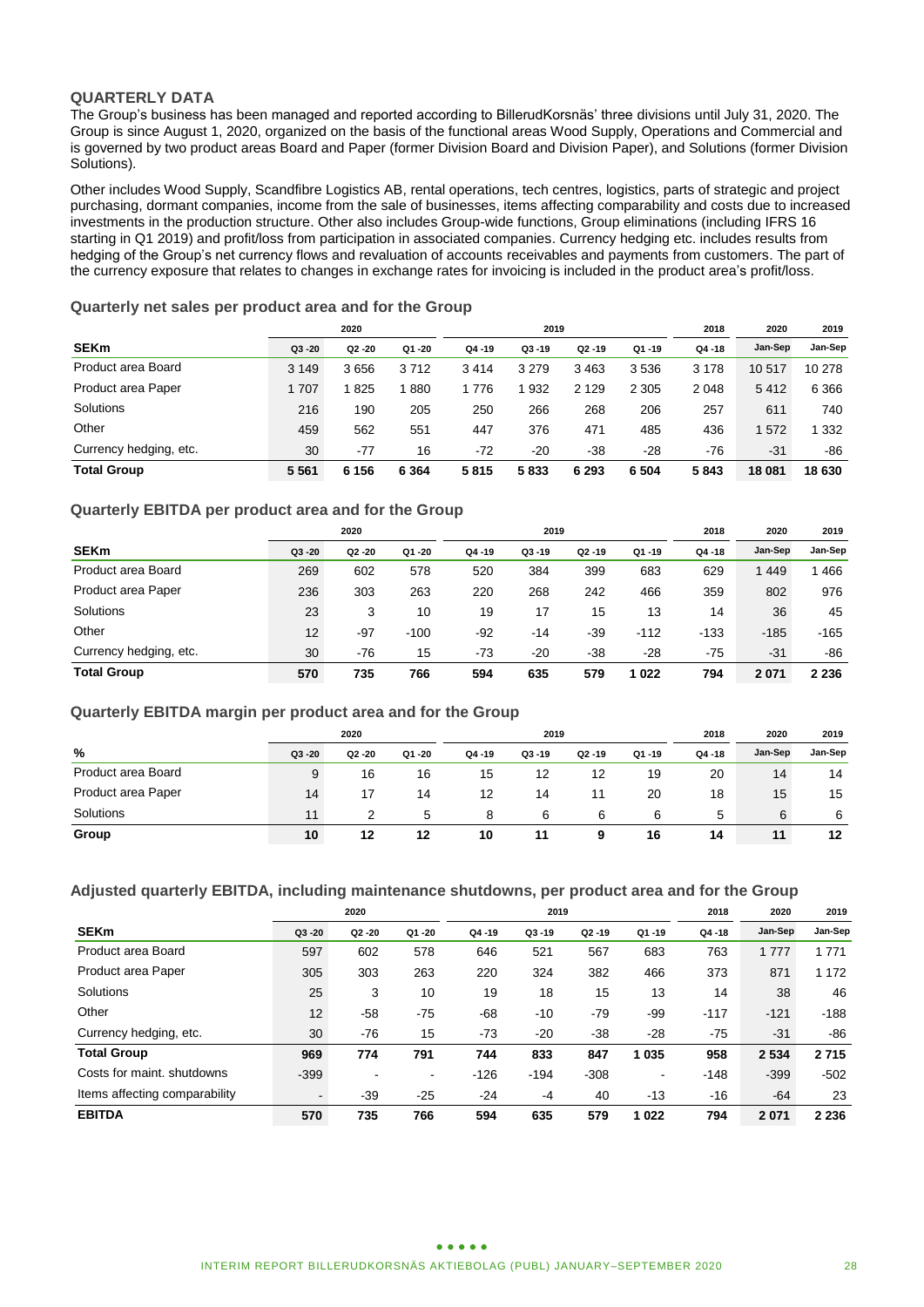**Adjusted quarterly EBITDA margin, including maintenance shutdowns, per product area and for the Group**

|                    | 2020      |           |           | 2019      |           |           |           | 2018      | 2020    | 2019    |
|--------------------|-----------|-----------|-----------|-----------|-----------|-----------|-----------|-----------|---------|---------|
| %                  | $Q3 - 20$ | $Q2 - 20$ | $Q1 - 20$ | $Q4 - 19$ | $Q3 - 19$ | $Q2 - 19$ | $Q1 - 19$ | $Q4 - 18$ | Jan-Sep | Jan-Sep |
| Product area Board | 19        | 16        | 16        | 19        | 16        | 16        | 19        | 24        | 17      | 17      |
| Product area Paper | 18        | 17        | 14        | 12        | 17        | 18        | 20        | 18        | 16      | 18      |
| Solutions          | 12        | 2         | 5         | 8         |           | 6         | 6         | 5         | 6       | 6       |
| <b>Total Group</b> | 17        | 13        | 12        | 13        | 14        | 13        | 16        | 16        | 14      | 15      |

### **Quarterly operating profit/loss, per product area and for the group**

|                        | 2020      |           |        | 2019      |           |           |           | 2018   | 2020    | 2019    |
|------------------------|-----------|-----------|--------|-----------|-----------|-----------|-----------|--------|---------|---------|
| <b>SEKm</b>            | $Q3 - 20$ | $Q2 - 20$ | Q1 -20 | $Q4 - 19$ | $Q3 - 19$ | $Q2 - 19$ | $Q1 - 19$ | Q4 -18 | Jan-Sep | Jan-Sep |
| Product area Board     | $-73$     | 254       | 232    | 174       | 41        | 155       | 441       | 383    | 413     | 637     |
| Product area Paper     | 127       | 193       | 153    | 107       | 157       | 132       | 356       | 248    | 473     | 645     |
| Solutions              | 21        |           | 8      | 16        | 13        | 14        | 11        | 11     | 30      | 38      |
| Other                  | $-19$     | $-126$    | $-129$ | $-121$    | -42       | $-69$     | $-140$    | $-152$ | $-274$  | $-251$  |
| Currency hedging, etc. | 30        | $-77$     | 16     | $-73$     | $-20$     | $-38$     | $-28$     | $-76$  | $-31$   | -86     |
| <b>Total Group</b>     | 86        | 245       | 280    | 103       | 149       | 194       | 640       | 414    | 611     | 983     |

### **Quarterly operating margin per product area and for the group**

| 2020               |        |        |        | 2019      |           |        |           | 2018      | 2020    | 2019    |
|--------------------|--------|--------|--------|-----------|-----------|--------|-----------|-----------|---------|---------|
| %                  | Q3 -20 | Q2 -20 | Q1 -20 | $Q4 - 19$ | $Q3 - 19$ | Q2 -19 | $Q1 - 19$ | $Q4 - 18$ | Jan-Sep | Jan-Sep |
| Product area Board | $-2$   |        | 6      |           |           | 4      | 12        | 12        | 4       | 6       |
| Product area Paper |        | 11     | 8      | 6         | 8         | 6      | 15        | 12        | 9       | 10      |
| Solutions          | 10     |        | 4      | 6         | 5         | 5      | 5         | 4         | 5       | -5      |
| <b>Total Group</b> |        | 4      |        |           |           |        | 10        |           | 3       | 5       |

### **Quarterly sales volumes per product area**

|                                 | 2020      |           |       | 2019      |           |           |       | 2018   | 2020    | 2019    |
|---------------------------------|-----------|-----------|-------|-----------|-----------|-----------|-------|--------|---------|---------|
| ktonnes                         | $Q3 - 20$ | $Q2 - 20$ | Q1-20 | $Q4 - 19$ | $Q3 - 19$ | $Q2 - 19$ | Q1-19 | Q4 -18 | Jan-Sep | Jan-Sep |
| Product area Board              | 441       | 490       | 515   | 456       | 448       | 457       | 454   | 426    | 1446    | 359     |
| Product area Paper              | 215       | 212       | 227   | 205       | 221       | 223       | 233   | 214    | 654     | 677     |
| Other (intra group volume sales |           |           |       |           |           |           |       |        |         |         |
| elimination)                    |           |           | -1    | -5        | $-10$     | -4        | -6    | -4     |         | $-20$   |
| <b>Total Group</b>              | 657       | 703       | 741   | 656       | 659       | 676       | 681   | 636    | 2 1 0 1 | 2016    |